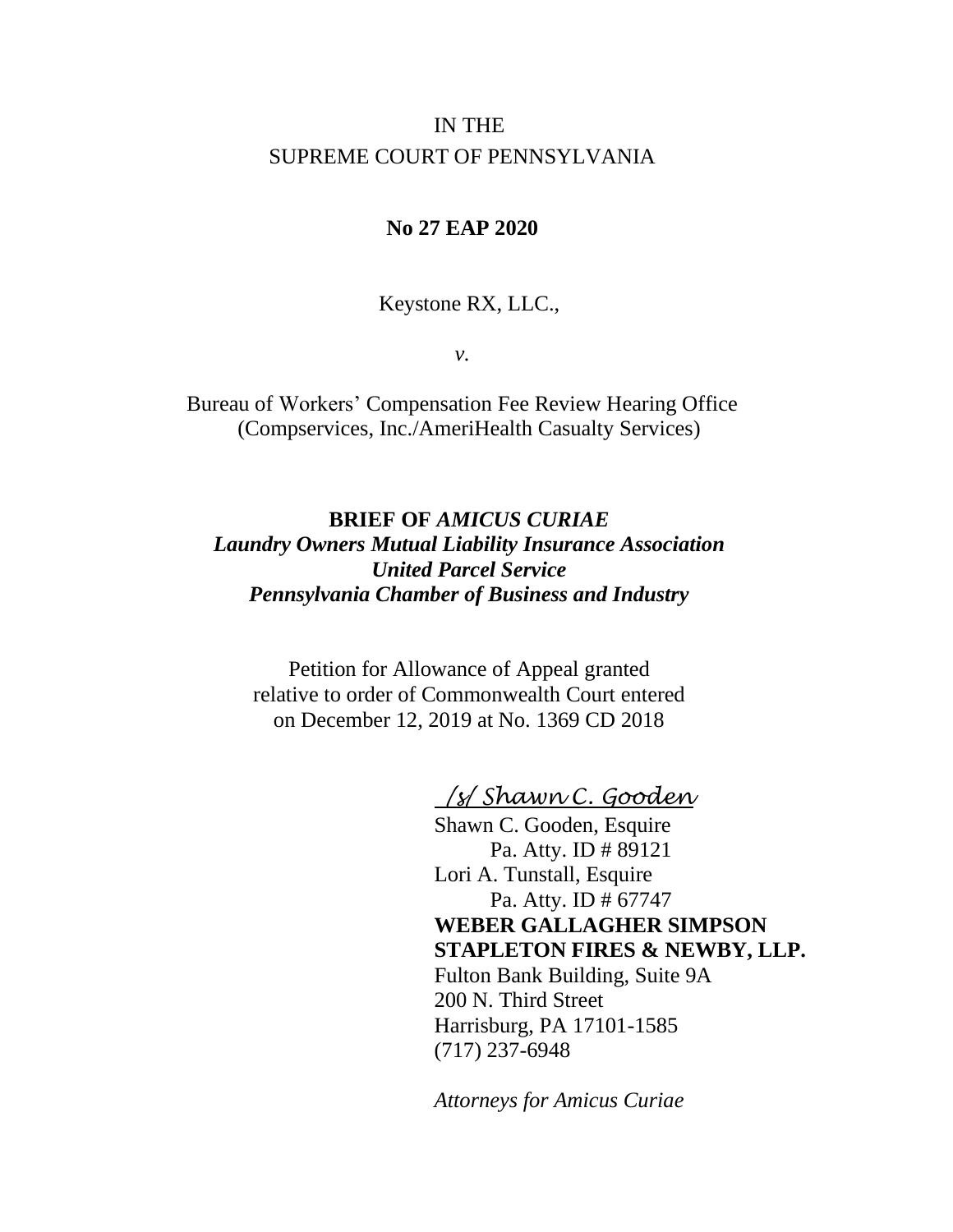# **TABLE OF CONTENTS**

| THE COMMONWEALTH COURT EXCEEDED THE<br>A.<br>SCOPE OF ITS AUTHORITY AND SUBSTITUTED ITS<br>JUDGMENT FOR THAT OF THE LEGISLATURE<br>WHEN IT PROMULGATED A NEW RULE WHICH<br>MANDATES NON-HEALTHCARE PROVIDERS ARE<br>ENTITIES WITH STANDING AND THE RIGHT TO<br>INTERVENE IN THE WORKERS' COMPENSATION                                      |     |
|--------------------------------------------------------------------------------------------------------------------------------------------------------------------------------------------------------------------------------------------------------------------------------------------------------------------------------------------|-----|
| THE COMMONWEALTH COURT ERRED AS A<br><b>B.</b><br>MATTER OF LAW WHEN IT GAVE NON-<br>HEALTHCARE PROVIDERS THE RIGHT TO VOID A<br>UTILIZATION REVIEW DETERMINATION<br>REGARDING THE REASONABLENESS AND<br>NECESSITY OF THE CARE OF THE PHYSICIAN WHO<br>WROTE THE PRESCRIPTION WHICH LED TO THE<br>NON-HEALTHCARE PROVIDER PROVIDING A GOOD |     |
| C. THE COMMONWEALTH COURT VIOLATED THE<br>SEPARATION OF POWERS DOCTRINE BY<br>ENGRAFTING A NEW REQUIREMENT ONTO THE<br>PENNSYLVANIA WORKERS' COMPENSATION ACT'S<br>PROCESS FOR CONDUCTING UTILIZATION REVIEW                                                                                                                               | 29  |
|                                                                                                                                                                                                                                                                                                                                            | .32 |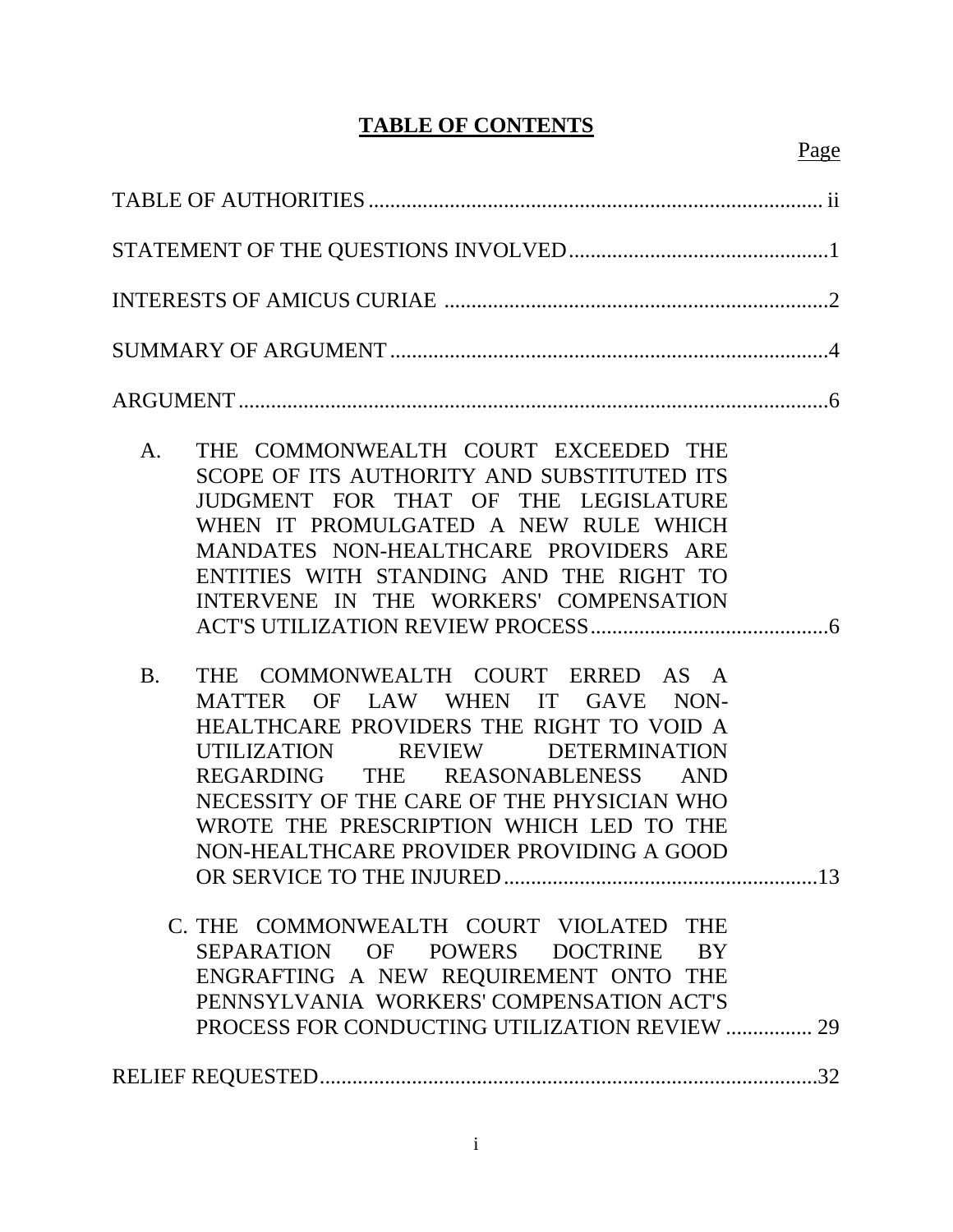# **TABLE OF AUTHORITIES**

| <b>Cases</b><br>Page                                                                                                                  |
|---------------------------------------------------------------------------------------------------------------------------------------|
| American Manufacturers Mutual Insurance Co, v. Sullivan,                                                                              |
| Armour Pharmacy v. Bureau of Workers Compensation,                                                                                    |
| Bond Medical Services v. Bureau of Workers' Compensation Fee Review Hearing<br><b>Office (Travelers Casualty Company of America),</b> |
|                                                                                                                                       |
| Cittrich v. WCAB (Laurel Living Ctr.), 688 A.2d 1258 (Pa. Cmwlth. 1997) 26                                                            |
|                                                                                                                                       |
| Crozer Chester Med. Ctr. v. Dep't of Labor and Indus., Bureau of<br>WC Health Care Servs. Review Div., 22 A.3d 189 (Pa. 2011) 8, 19   |
| Discovery Charter School v. Sch. District of Phila, 166 A.3d 304 (Pa. 2017) 29, 30                                                    |
|                                                                                                                                       |
|                                                                                                                                       |
|                                                                                                                                       |
|                                                                                                                                       |
| McDonnell Douglas Truck Servs., Inc. v WCAB (Feldman),                                                                                |
| Miller v. WCAB (Pavex, Inc.), 918 A.2d 809 (Pa. Cmwlth. 2007)  10, 11, 12                                                             |
| Nickel v. WCAB (Agway Agronomy), 959 A.2d 498 (Pa. Cmwlth. 2008) 8                                                                    |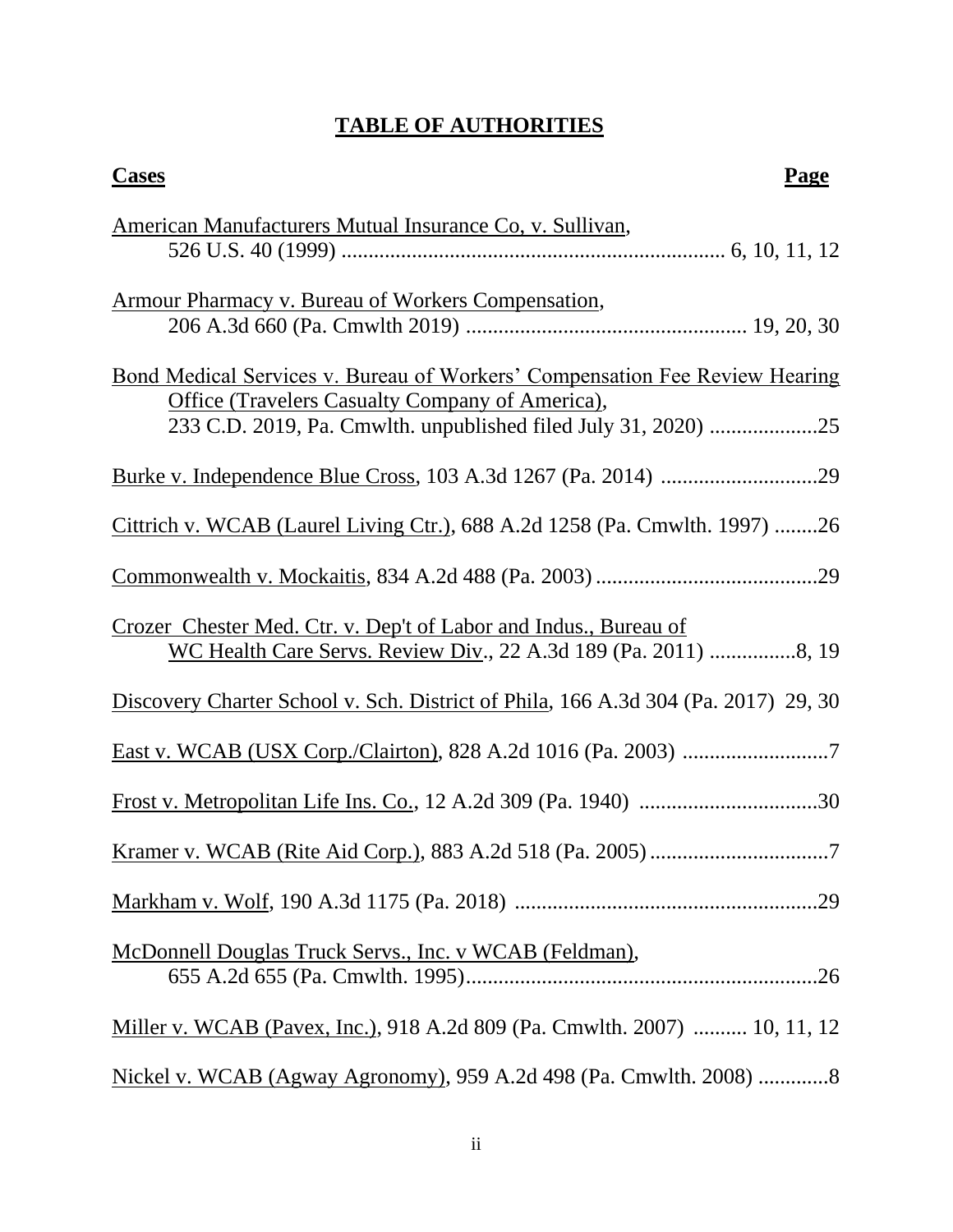| Omni Pharmacy Services, LLC. v. Bureau of Workers' Compensation |  |
|-----------------------------------------------------------------|--|
| Fee Review Hearing Office (American Interstate Insurance Co.),  |  |
|                                                                 |  |
|                                                                 |  |

Selective Ins. Co. of Am. v. Bureau of WC Fee Review Hearing Office (Physical Therapy Inst.), 86 A.3d 300 (Pa. Cmwlth. 2014) .....................9, 12

| Workers' First Pharmacy Services, LLC. v. Bur. of WC Fee Review |  |  |  |  |  |
|-----------------------------------------------------------------|--|--|--|--|--|
| Hearing Offfice (Gallagher Bassett),                            |  |  |  |  |  |
|                                                                 |  |  |  |  |  |

# **Constitutional Provisions**

# **Statutory Provisions**

| Pennsylvania Workers' Compensation Act, |  |
|-----------------------------------------|--|
|                                         |  |
|                                         |  |
|                                         |  |
| Pharmacy Act,                           |  |
|                                         |  |

# **Regulatory Provisions**

| <b>Medical Cost Containment Regulations,</b> |  |  |  |
|----------------------------------------------|--|--|--|
|                                              |  |  |  |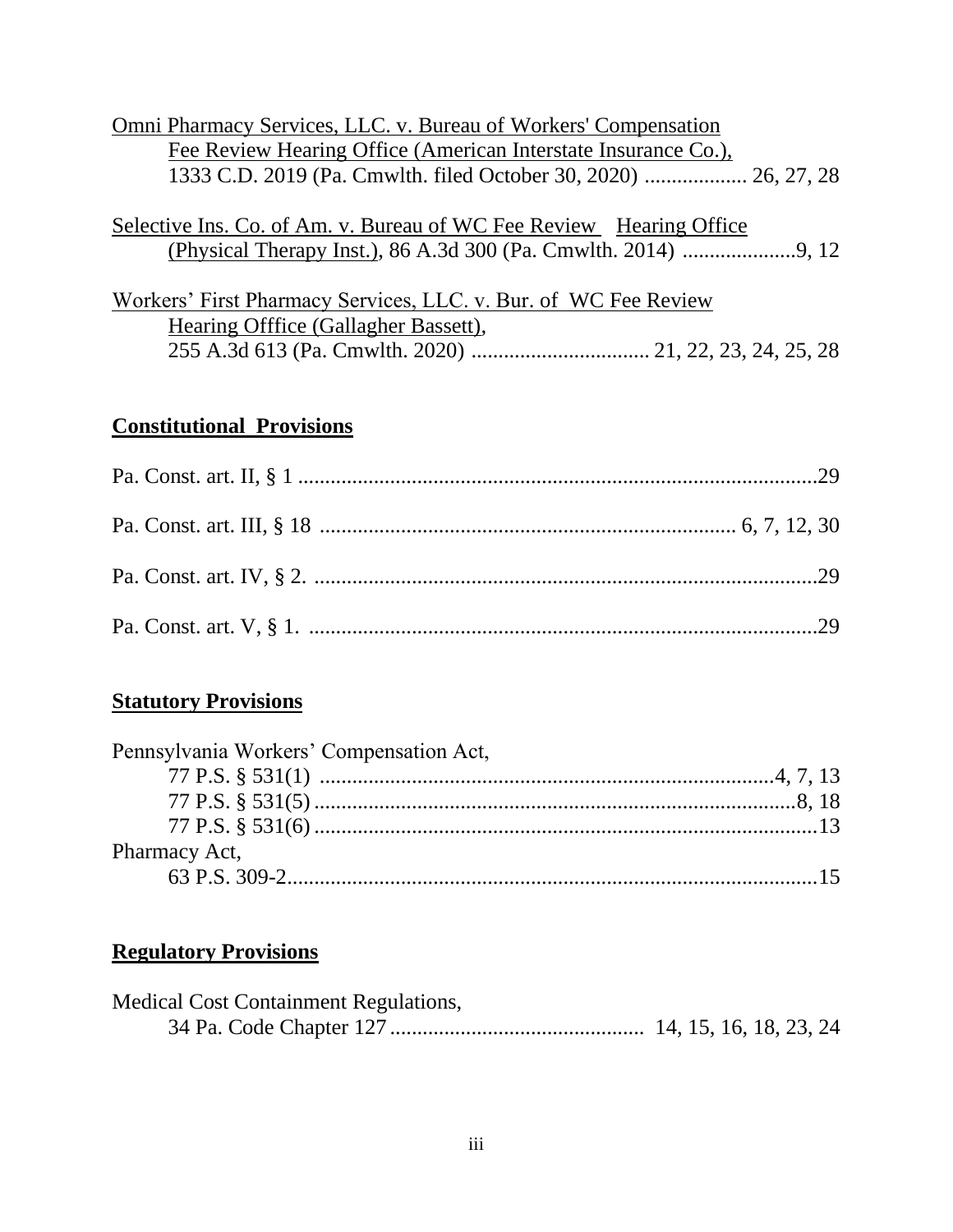## **I. STATEMENT OF THE QUESTIONS INVOLVED:**

A. Whether the Commonwealth Court exceeded the scope of its authority and substituted its judgment for that of the Pennsylvania Legislature when it promulgated a new rule which mandates non-healthcare providers are entities with standing and the right to intervene in the Workers' Compensation Act's Utilization Review process?

### *Suggested Answer: Yes.*

B. Whether the Commonwealth Court erred as a matter of law when it gave non-healthcare providers the right to void a Utilization Review Determination regarding the reasonableness and necessity of the care of the physician who wrote the prescription which led to the non-healthcare provider providing a good or service to the injured worker?

# *Suggested Answer: Yes.*

C. Whether the Commonwealth Court violated the separation of powers doctrine by engrafting a new requirement onto the Pennsylvania Workers' Compensation Act's process for conducting utilization review of treatment by a health care provider by prospectively directing that non-treating entities be given notice and an opportunity to intervene in utilization reviews?

### *Suggested Answer: Yes.*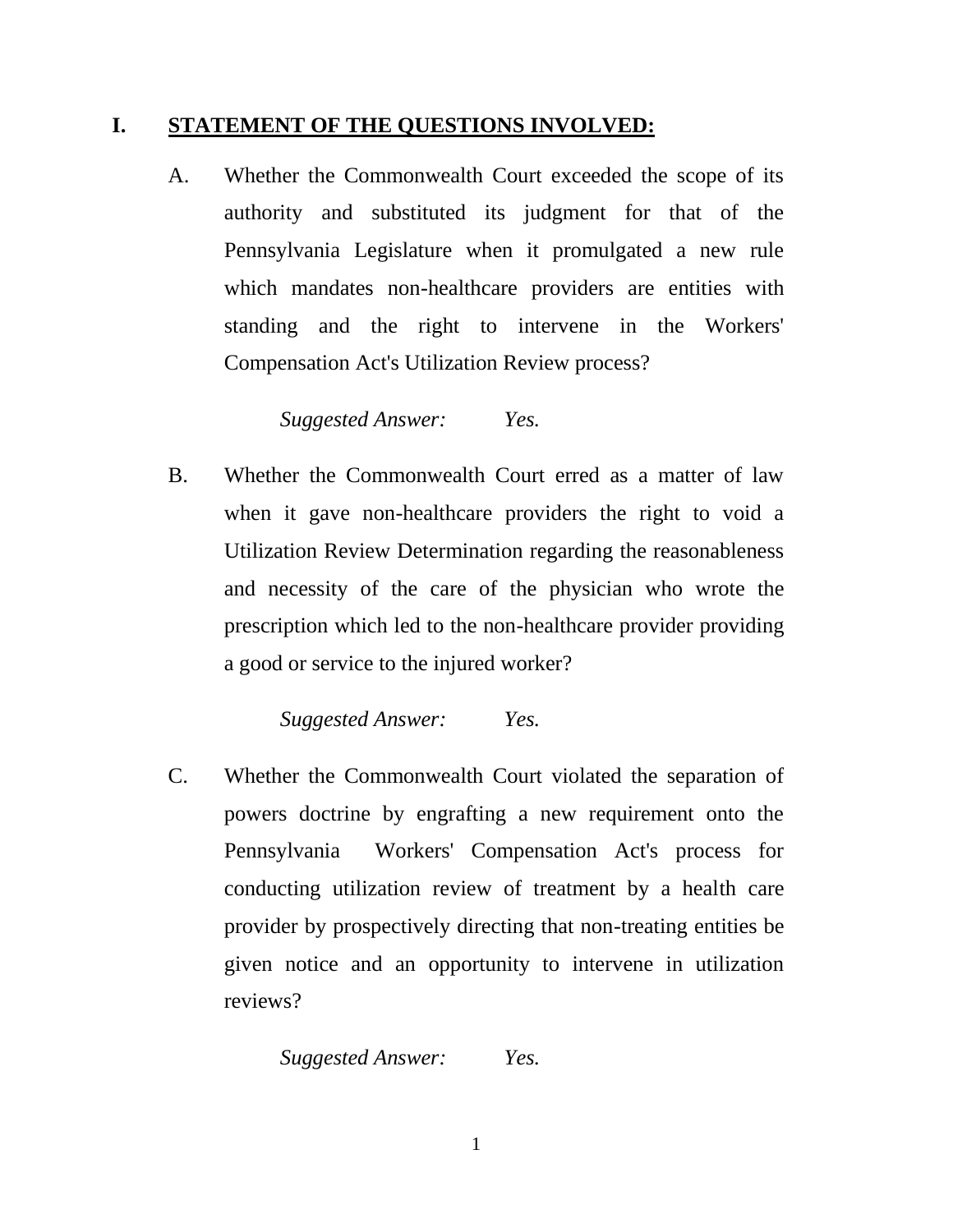#### **II. INTEREST OF AMICUS CURIAE**

The amicus curiae consist of Laundry Owner's Mutual Liability Insurance Association, United Parcel Service, and the Pennsylvania Chamber of Business and Industry (collectively referred to herein as "Amicus"); entities which are not parties to this case but are unquestionably affected by the decision.

In this regard, Laundry Owners' has written Pennsylvania workers' compensation insurance policies for more than one hundred (100) years and is the oldest continuously operative mutual liability insurer in the Commonwealth. United Parcel Service is an American multinational package delivery and supply chain management company which employs thousands of workers in Pennsylvania and is self-insured for purposes of workers' compensation benefits. And the Pennsylvania Chamber is the largest broad-based business association in Pennsylvania with more than 9,700 member businesses of all sizes and industry sectors throughout the state.

Understanding the costs and risks associated with doing business in Pennsylvania is critical to each of these entities. And the Commonwealth Court's expansion of the Act to add non-medical providers into the well-established Utilization Review process crafted by the legislature creates uncertainty and invites needless collateral litigation.

2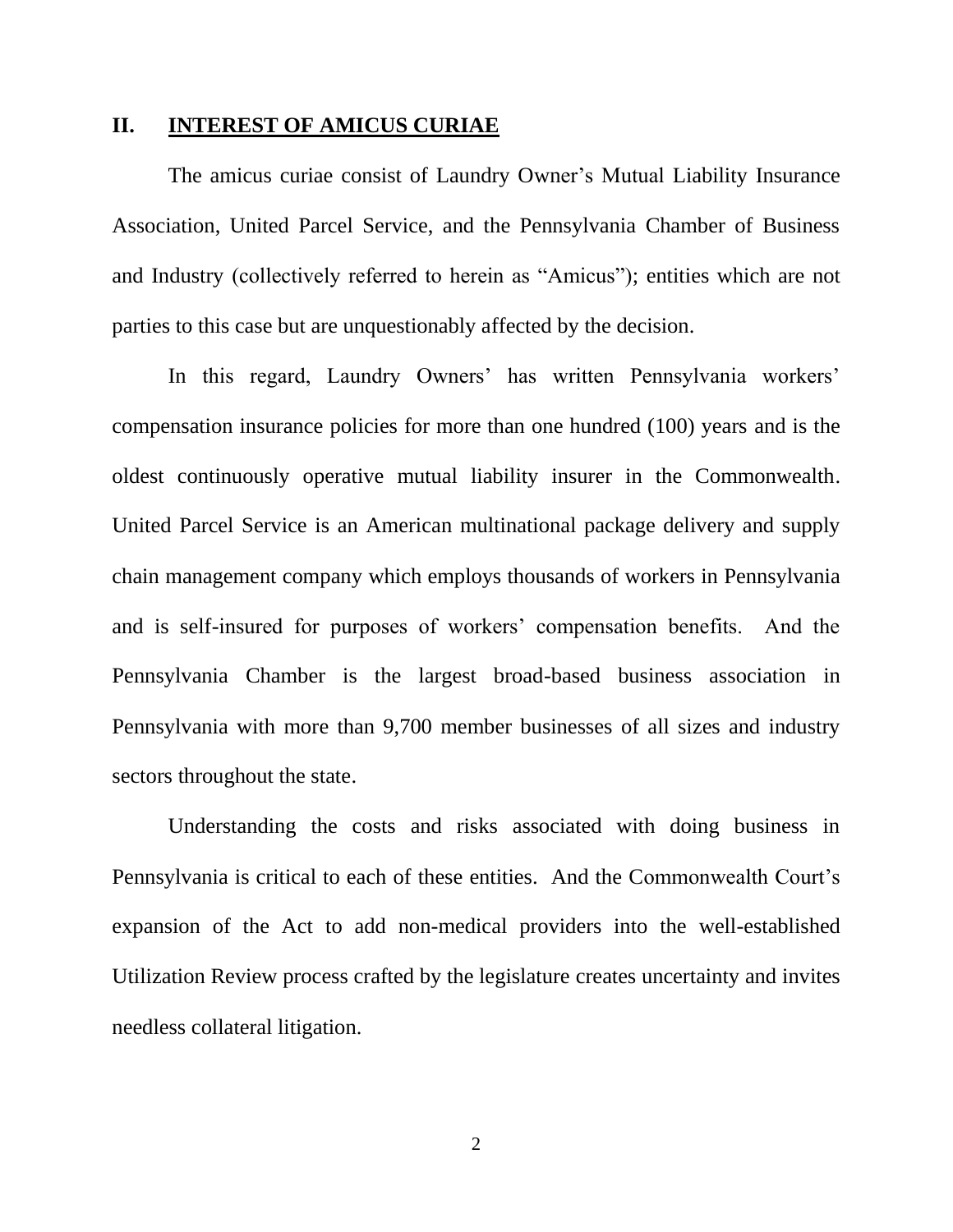Thus, Amicus respectfully submits the following brief in support of its position that the Commonwealth Court exceeded the scope of its authority, erred as a matter of law, and violated the separation of powers doctrine when it engrafted a new requirement onto the Act's process for conducting utilization review.

No party to this appeal has paid in whole or in part for the preparation of the brief and no attorney representing any party has participated in the drafting of this brief.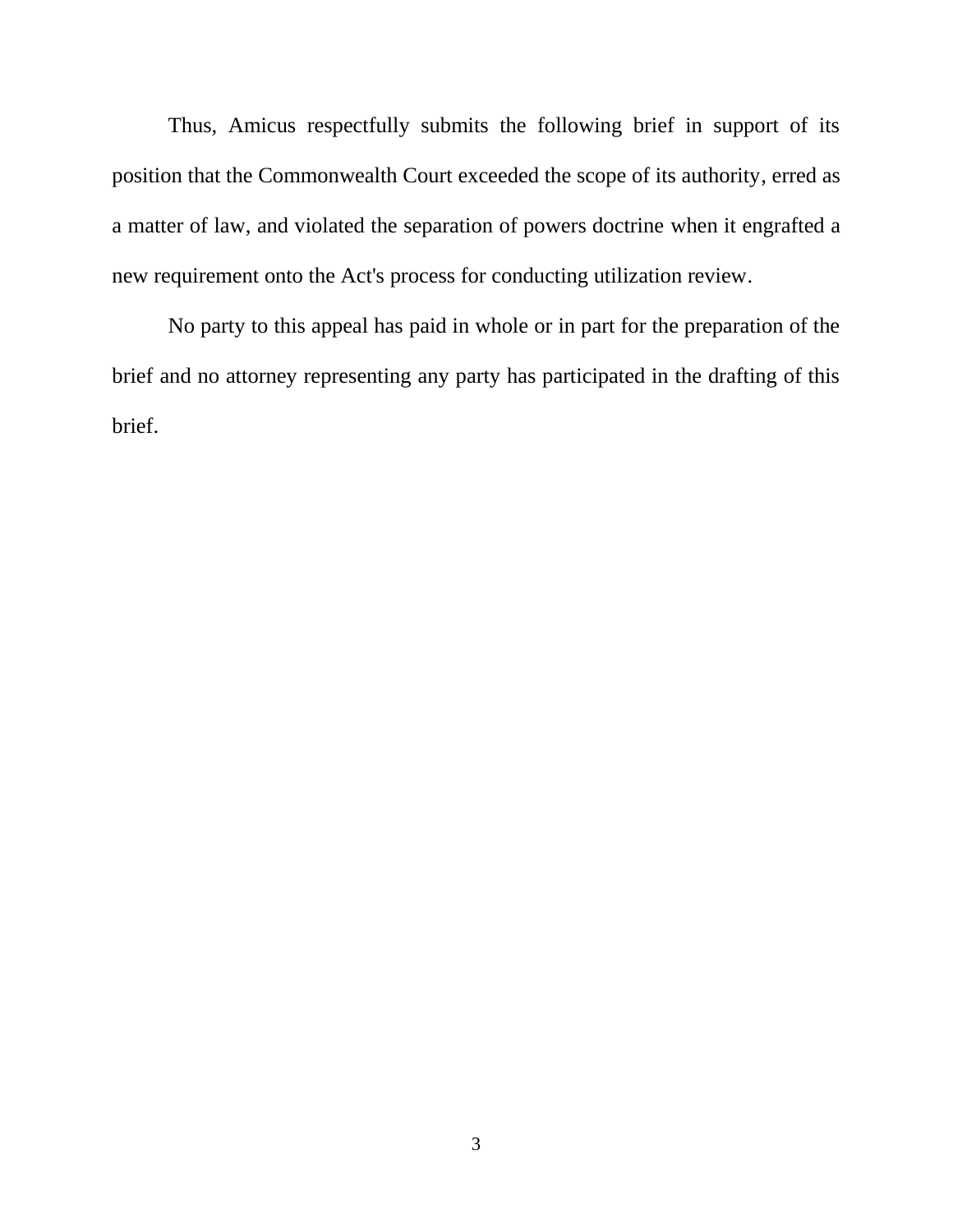### **III. SUMMARY OF ARGUMENT:**

When an employee suffers a work-related injury, employers and insurers are required to pay for medical treatment that is both causally related to the work injury and that is reasonable and necessary. Section 306(f.1) of the Pennsylvania Workers' Compensation Act<sup>1</sup>, ("Act"), 77 P.S. § 531. To determine whether certain medical treatment is reasonable or necessary, the Act provides for a system of utilization review ("UR"). Section  $306(f.1)(6)$  of the Act, 77 P.S. § 531(6).

In the matter *sub judice*, while affirming a Hearing Officer's denial of a Application for Fee Review, the Commonwealth Court engrafted a new requirement into the UR process by requiring that a "provider which is not a "health care provider" as defined by the Act, such as a pharmacy, testing facility or provider of medical supplies, be provided notice and an opportunity to intervene under the usual standards for allowing intervention." Keystone Rx LLC v. Bureau of Workers' Compensation Fee Review Hearing Office (Compservices Inc,/Amerihealth Casualty Services), 223 A.3d 295, 299 (Pa. Cmwlth. 2019).

As the following reflects, the Commonwealth Court's actions in this case cannot be considered an interpretation of the Act. Instead, Amicus respectfully submits that the Court re-wrote the Act, inserting a category of participants not statutorily involved in the UR process. Thus, the Court erred as a matter of law,

<sup>1</sup> Act of June 2, 1915, P.L. 736, *as amended*, 77 P.S. §§ 1 *et seq.*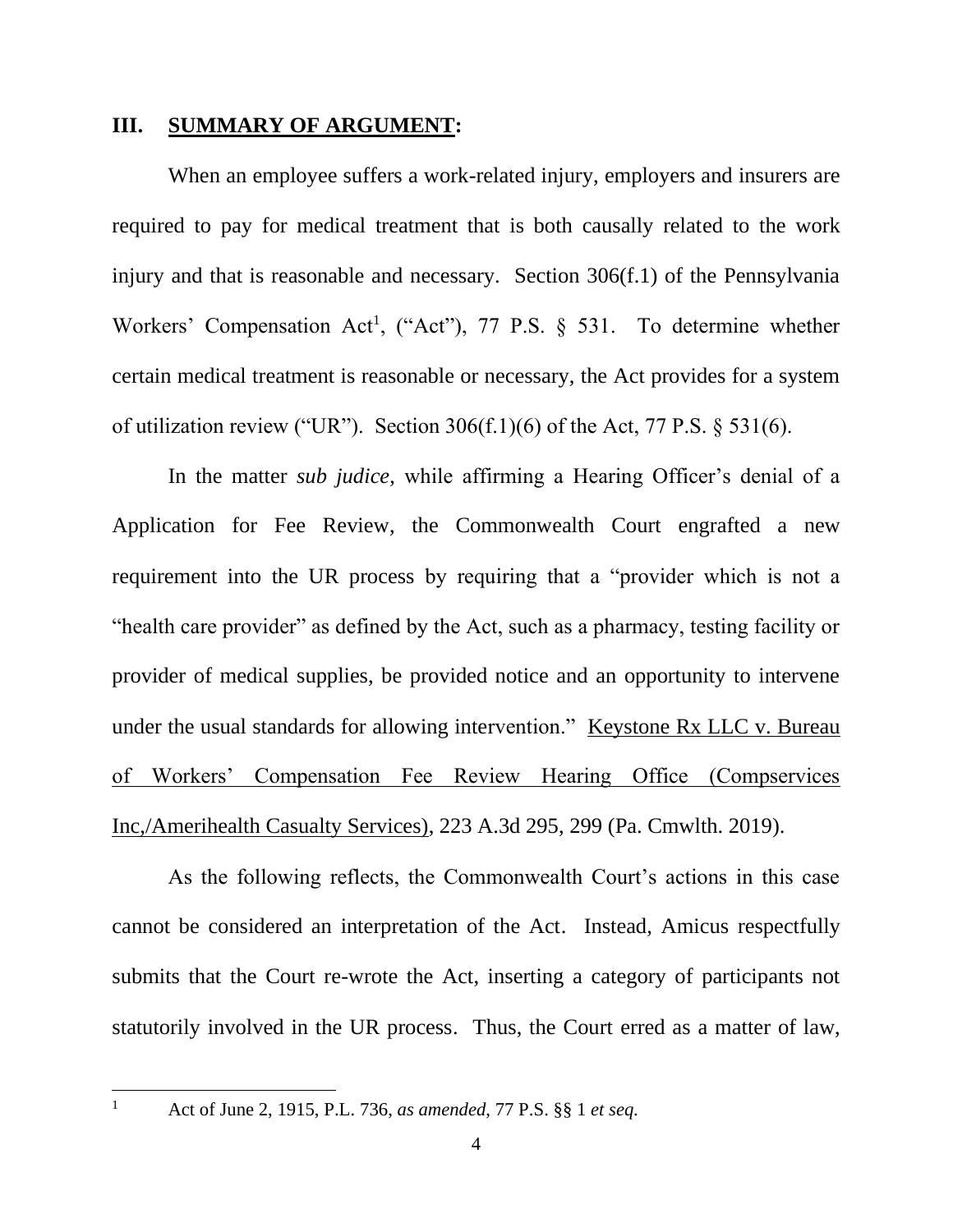violated the separation of powers doctrine, and usurped the General Assembly's constitutional authority to enact laws related to the payment of compensation for injuries to employees.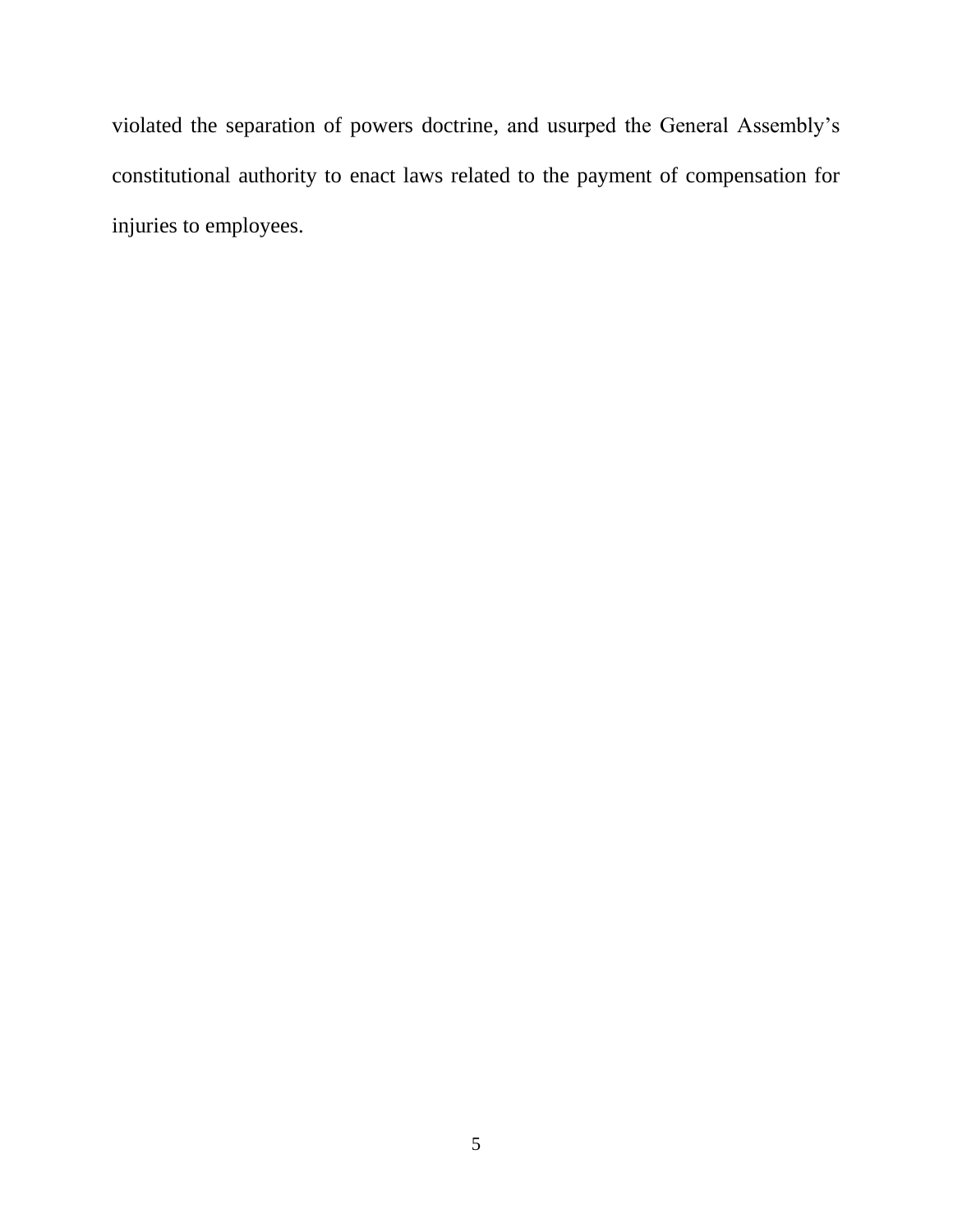## **IV. ARGUMENT:**

**A. THE COMMONWEALTH COURT EXCEED THE SCOPE OF ITS AUTHORITY AND SUBSTITUTED ITS JUDGMENT FOR THAT OF THE PENNSYLVANIA LEGISLATURE WHEN IT PROMULGATED A NEW RULE WHICH MANDATES NON-HEALTHCARE PROVIDERS ARE ENTITIES WITH STANDING AND THE RIGHT TO INTERVENE IN THE WORKERS' COMPENSATION ACT'S UTILIZATION REVIEW PROCESS.**

The Act creates a system of no-fault liability for work-related injuries and makes employers' liability under this system "exclusive . . . of any and all other liability." American Manufacturers Mutual Insurance Company v. Sullivan, 526 U.S. 40, 44 (1999) citing 77 P.S. § 481.

The legislative authority to enact workers' compensation laws in this Commonwealth rests upon Article III, Section 18 of the Pennsylvania Constitution. In this regard, the Legislature is empowered to create proceedings and to limit recoveries in the context of workplace injuries. Pa. Const. Art. III, § 18. Specifically, the Pennsylvania Constitution provides that:

> The General Assembly may enact laws requiring the payment by employers, or employers and employees jointly, of reasonable compensation for injuries to employees arising in the course of their employment, and for occupational diseases of employees, whether or not such injuries or diseases result in death, and regardless of fault of employer or employee, and fixing the basis of ascertainment of such compensation and the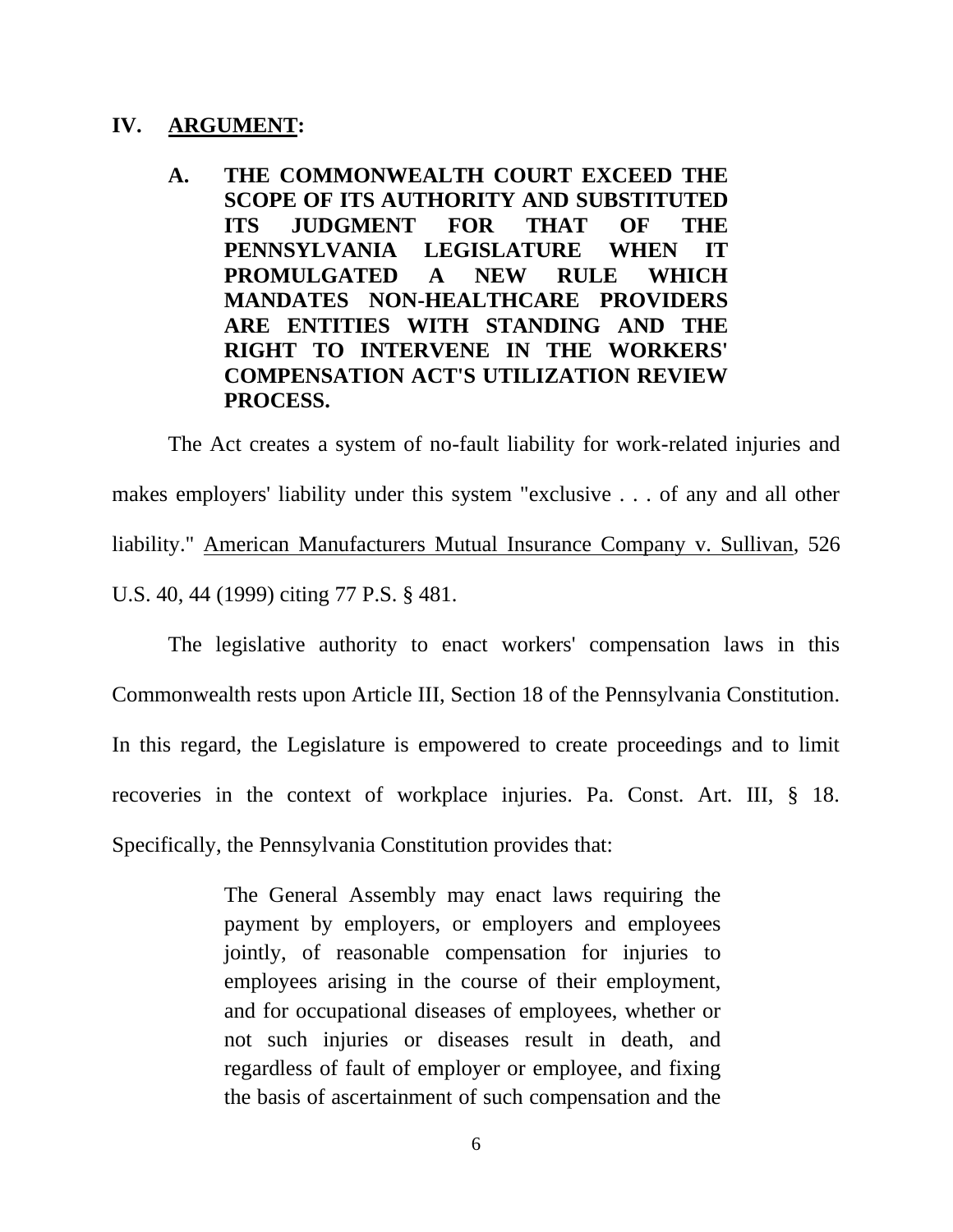maximum and minimum limits thereof, and providing special or general remedies for the collection thereof . . .

Pa. Const. Art. III, § 18.

Through the Act, the Legislature replaced what was previously a civil action with a "statutorily prescribed comprehensive administrative system of substantive, procedural, and remedial laws, which provide the exclusive forum for redress of injuries in any way related to the work-place." East v. WCAB (USX Corp./Clairton), 828 A.2d 1016, 1020 (Pa. 2003). Furthermore, this Honorable Court's "basic premise in workmen's compensation matters is that the Act is remedial in nature and intended to benefit the worker. . . ." Kramer v. WCAB (Rite Aid Corp.), 883 A.2d 518, 525 (Pa. 2005).

Under the statutory scheme created by the Legislature, the compensation payable to the injured worker includes payment of medical expenses. 77 P.S. §531. For many years medical benefits were paid on what amounted to a "no questions asked" basis. Eventually, employers faced with rising costs and rising workers' compensation premiums demanded reform. Thus, in 1993 a lengthy set of medical cost containing provisions known as "Act 44" was enacted. These amendments represented a total revision of the medical benefit payment regime associated with work related injuries. 77 §531. Correspondingly, the Department of Labor, Bureau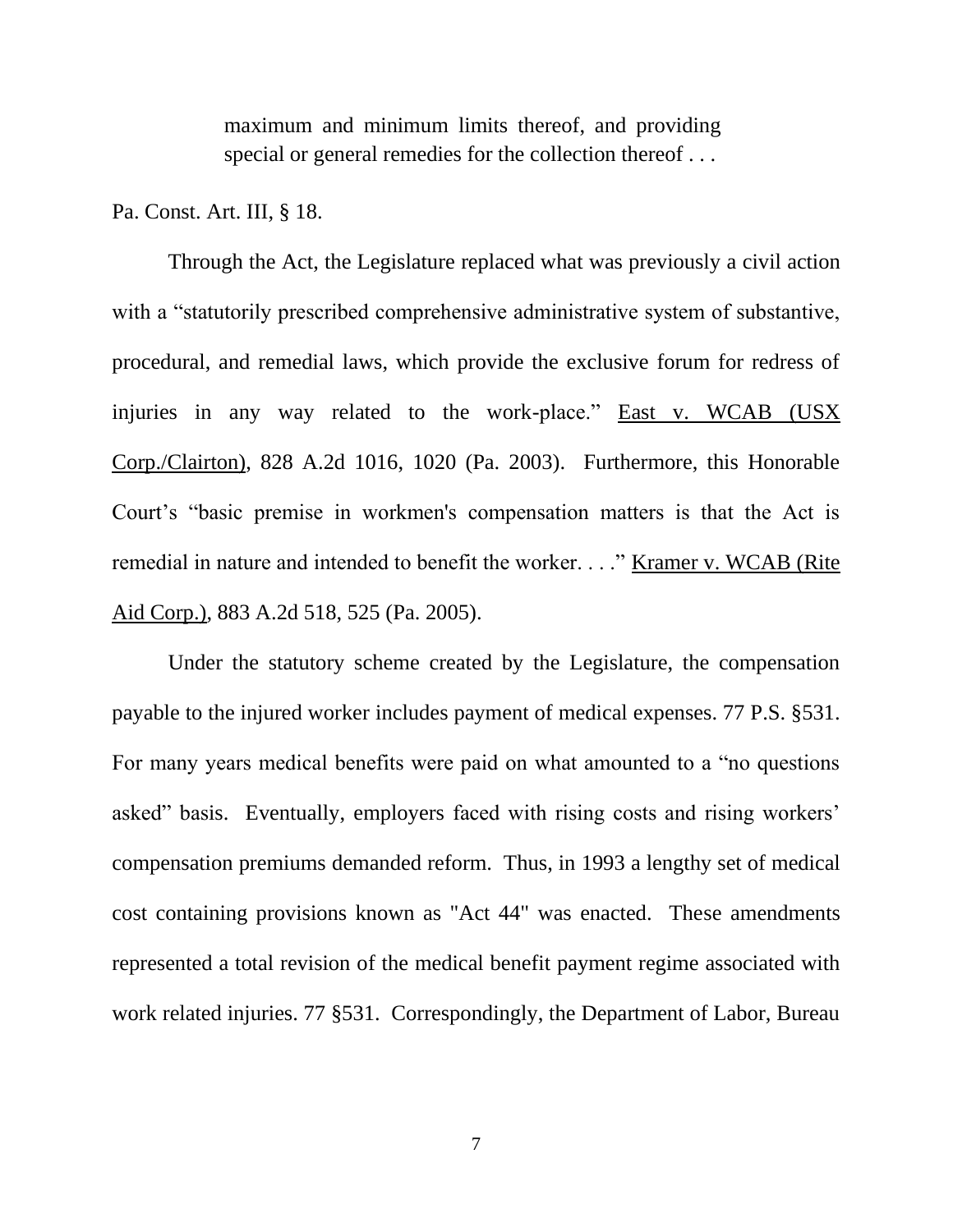of Workers' Compensation, promulgated numerous "Medical Cost Containment Regulations" to implement the new legislation. 34 Pa. Code, Chapter 127.

As a review of the record reflects, litigation in the present case began with a Petition for Fee Review filed by Pharmacy. In this regard, Section 306(f.1)(5) of the Act provides that:

> A provider who has submitted the reports and bills required by this section and who disputes the amount or timeliness of the payment from the employer or insurer shall file an application for fee review with the department no more than thirty (30) days following notification of a disputed treatment or ninety (90) days following the original billing date of treatment.

77 P.S. § 531(5).

Consistent with the foregoing statutory language, this Honorable Court has explained that a "fee review is designed to be a 'simple process' with a 'very narrow scope' limited to determining the 'relatively simple matters' of 'amount or timeliness' of payment for medical treatment." Crozer Chester Med. Ctr. v. Dep't of Labor and Indus., Bureau of Workers' Comp., Health Care Servs. Review Div., 22 A.3d 189, 195 (Pa. 2011). The fee review sections of the Act were not intended and do not permit a "determination of liability as to a particular injury treatment under the Act." Nickel v. WCAB (Agway Agronomy), 959 A.2d 498, 503 (Pa. Cmwlth. 2008).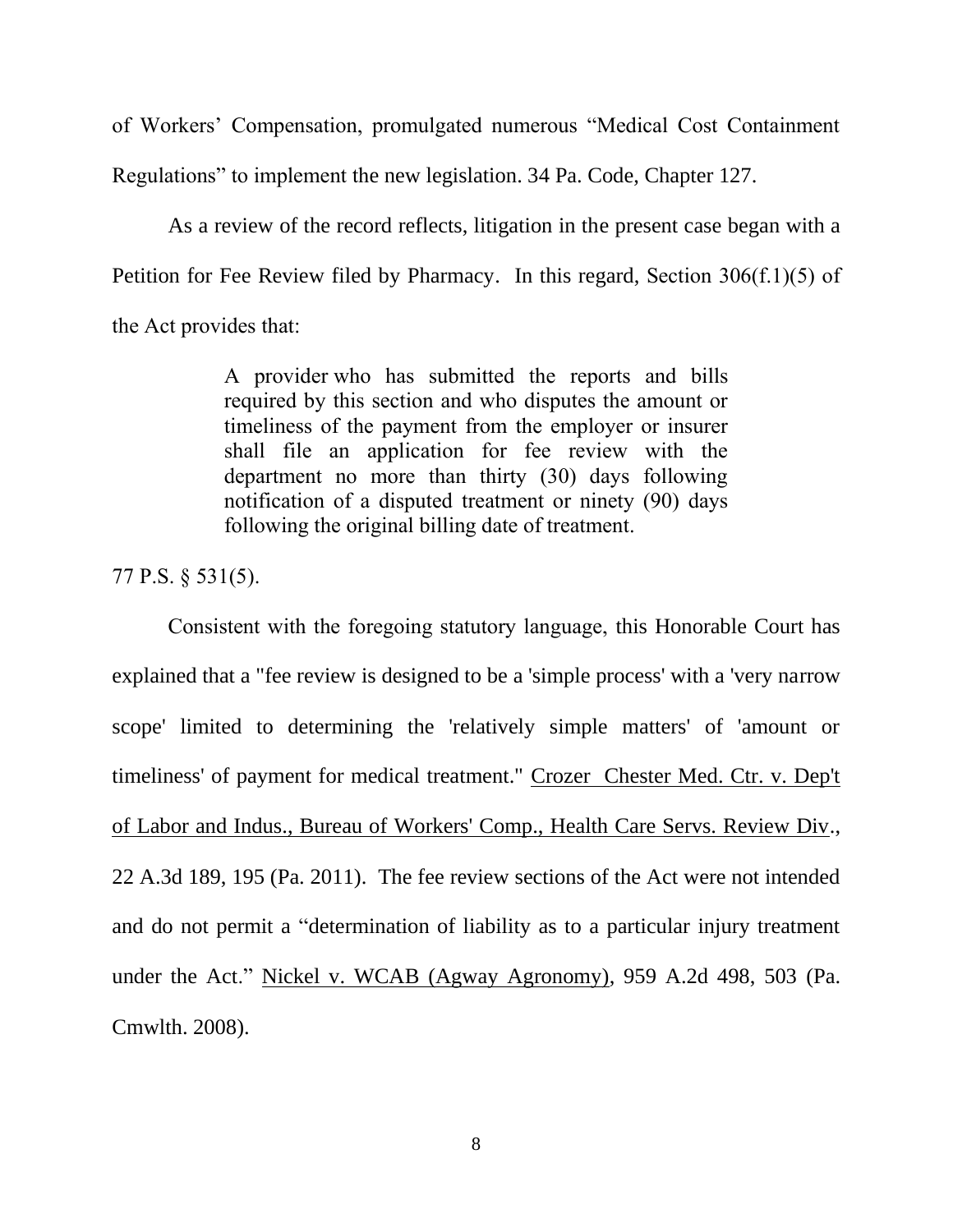In the present case, the Bureau's Medical Fee Review Section addressed this matter in accordance with the above noted Legislative directive, concluding that the bills, for which the insurance carrier had denied liability, were not timely paid. Thus, the Bureau further concluded that the carrier owed Pharmacy *inter alia*, more than \$3500.00 for one tube of a topical pain cream.

On *de novo* review before a Hearing Officer, the carrier submitted into evidence two Utilization Review determinations which confirmed that all of the prescribing provider's treatment, including the prescriptions at issue, was unreasonable and unnecessary. And on that basis the Hearing Office vacated the administrative decision and dismissed the Petitions for Fee Review.

On further review, the Commonwealth Court agreed that the UR determination which found the treatment of the prescribing physician to be unreasonable and unnecessary was binding on the Hearing Officer. Thus, the Court affirmed the decision below. Keystone Rx LLC v. Bureau of Workers' Comp. Fee Review Hearing Office (Compservices Inc.), 223 A.3d 295 (Pa. Cmwlth. 2019).

Amicus notes that in Selective Ins. Co. of Am. v. Bureau of Workers' Comp. Fee Review Hearing Office (Physical Therapy Inst.), 86 A.3d 300 (Pa. Cmwlth. 2014) the Commonwealth Court explicitly held that:

> The absence of a direct statutory remedy for providers does not mean that the Court may expand the scope of a

> > 9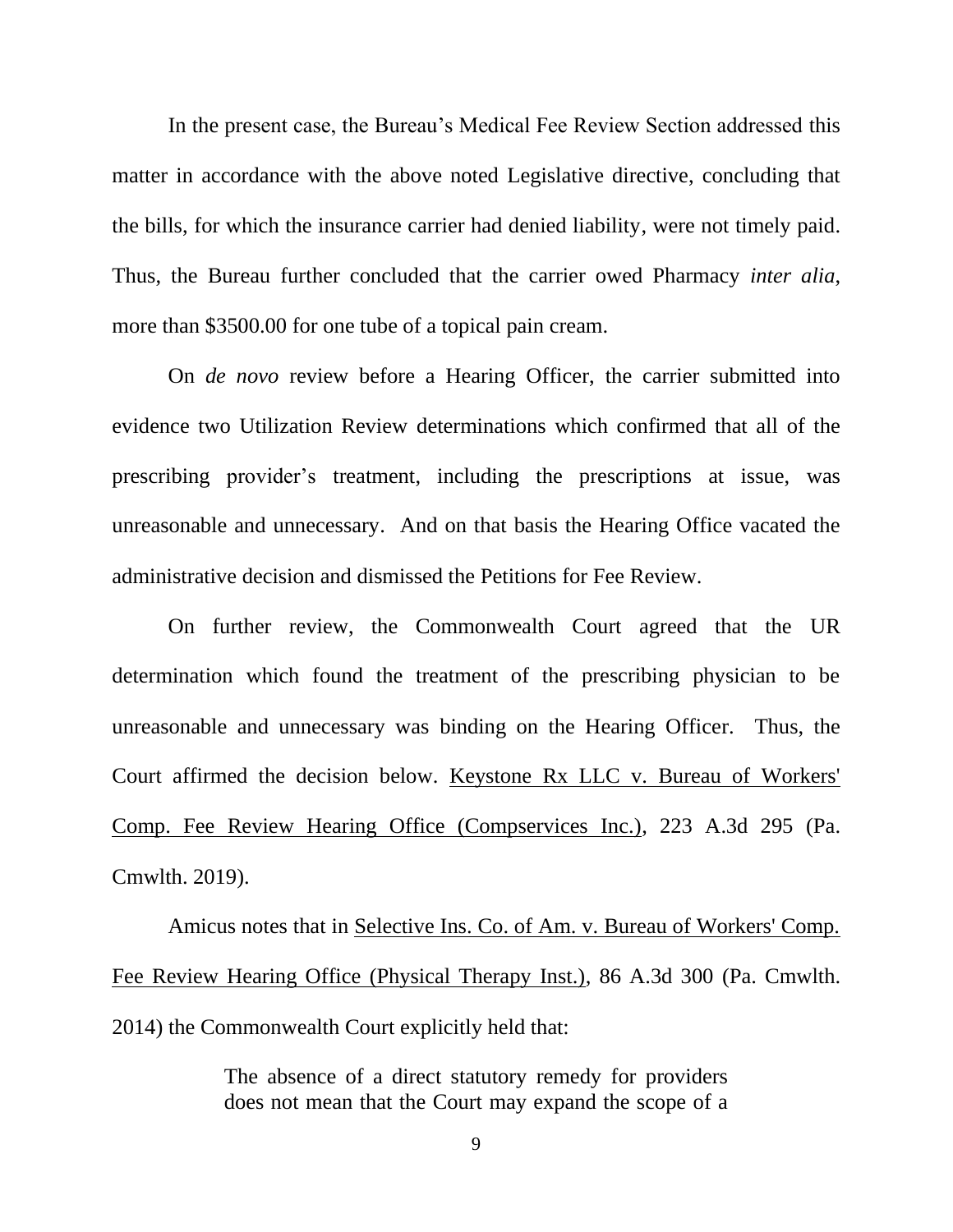fee review to create a remedy. *The matter is one for the legislature*, assuming there is a need for a provider to have another remedy.

Selective Ins., 86 A.3d 300, 305 fn 9 (Pa. Cmwlth. 2014)(emphasis added).

In this case, however, despite the Court's determination that the Hearing Officer *correctly* dismissed the Fee Review Petition in accordance with the terms of the Act as drafted by the Legislature, the Court went on to expand the scope of the UR system to create a remedy for future non-healthcare providers seeking fee review. According to the Court, there were "due process issues" for nonhealthcare providers such as Pharmacy that are precluded from participating in the UR process but are nonetheless are bound by the results. Keystone Rx LLC, 223 A.3d at 299. Amicus respectfully disagrees.

As this Honorable Court is well aware, a plaintiff's first obligation in maintaining a due process challenge is to prove that there has been a deprivation of a protected property or liberty interest. Miller v. WCAB (Pavex, Inc.), 918 A.2d 809 (Pa. Cmwlth. 2007). Only then can the Court consider whether the deprivation occurred with due process of law. Miller.

In American Manufactures Mutual Insurance Company v. Sullivan, 526 U.S. 40 (1999), the question before the Supreme Court was whether the Due Process Clause required workers' compensation insurers to pay disputed medical bills prior to a determination that the medical treatment was reasonable and necessary. In this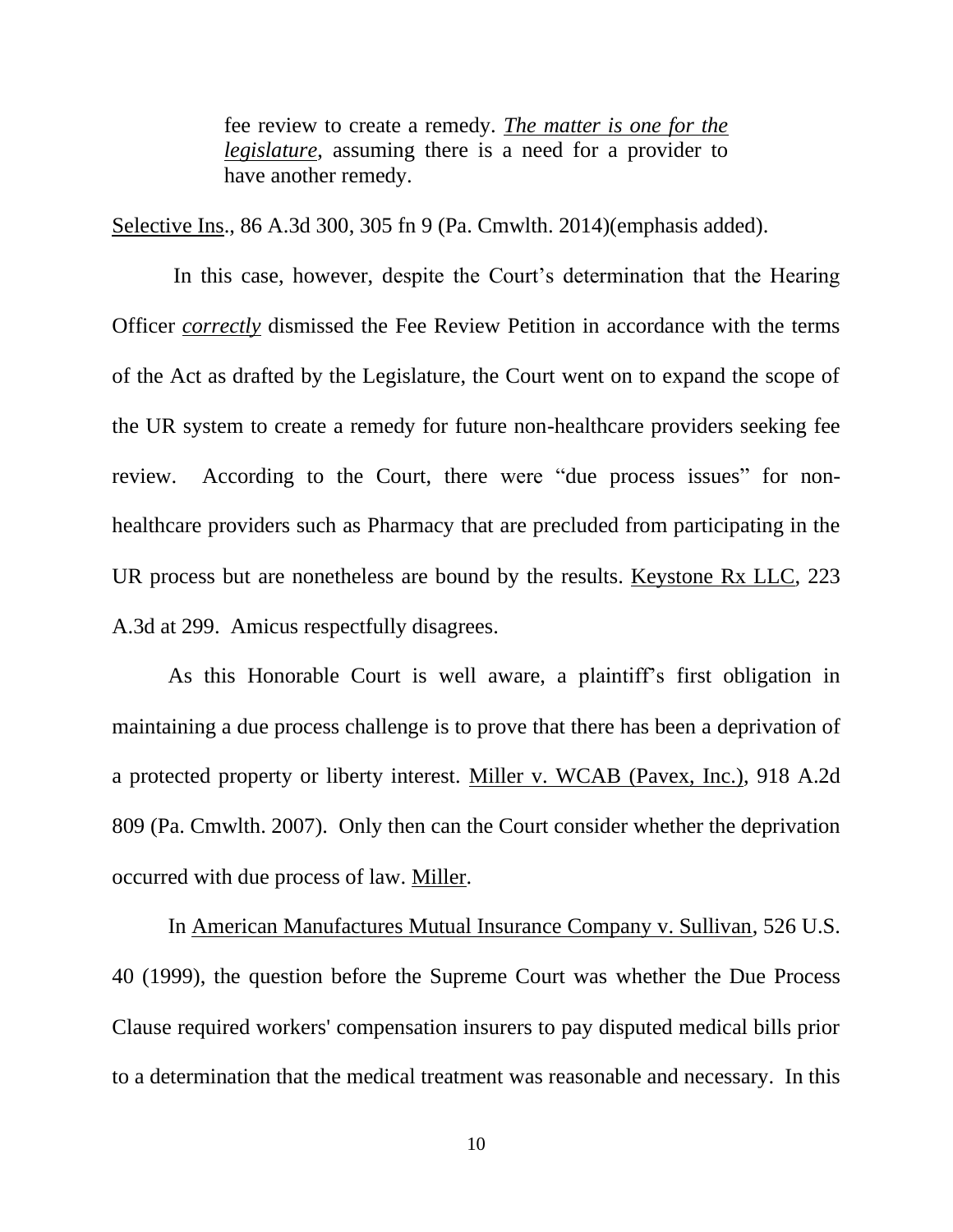regard, the plaintiff/employees asserted that under the Act they had a protected property interest in the payment of workers' compensation medical benefits. Specifically, the employees argued that once the employer's liability was established for the work injury, the employer was obligated to pay the medical benefits because the benefits constituted a property interest that could not be withheld without providing due process. Sullivan.

Notably, the Supreme Court rejected the employees' argument, concluding that Pennsylvania law did not entitle employees to payment for all medical treatment once liability attached, but only "necessary" and "reasonable" medical treatment. Sullivan. And ultimately, the Supreme Court held *the employees did not have a protected property interest* because they had not yet established that the particular medical treatment was reasonable and necessary. Sullivan.

In Miller v. WCAB (Pavex, Inc.), 918 A.2d 809 (Pa. Cmwlth. 2007), the Commonwealth Court was faced with a similar issue. Therein, the claimant asserted that a URO's obligation to find treatment unreasonable and unnecessary where the medical provider has failed to supply his/her medical records for review violated the claimant's fundamental right to procedural due process because it deprived him of a protected property interest without providing administrative or judicial review of the determination. The Commonwealth Court disagreed.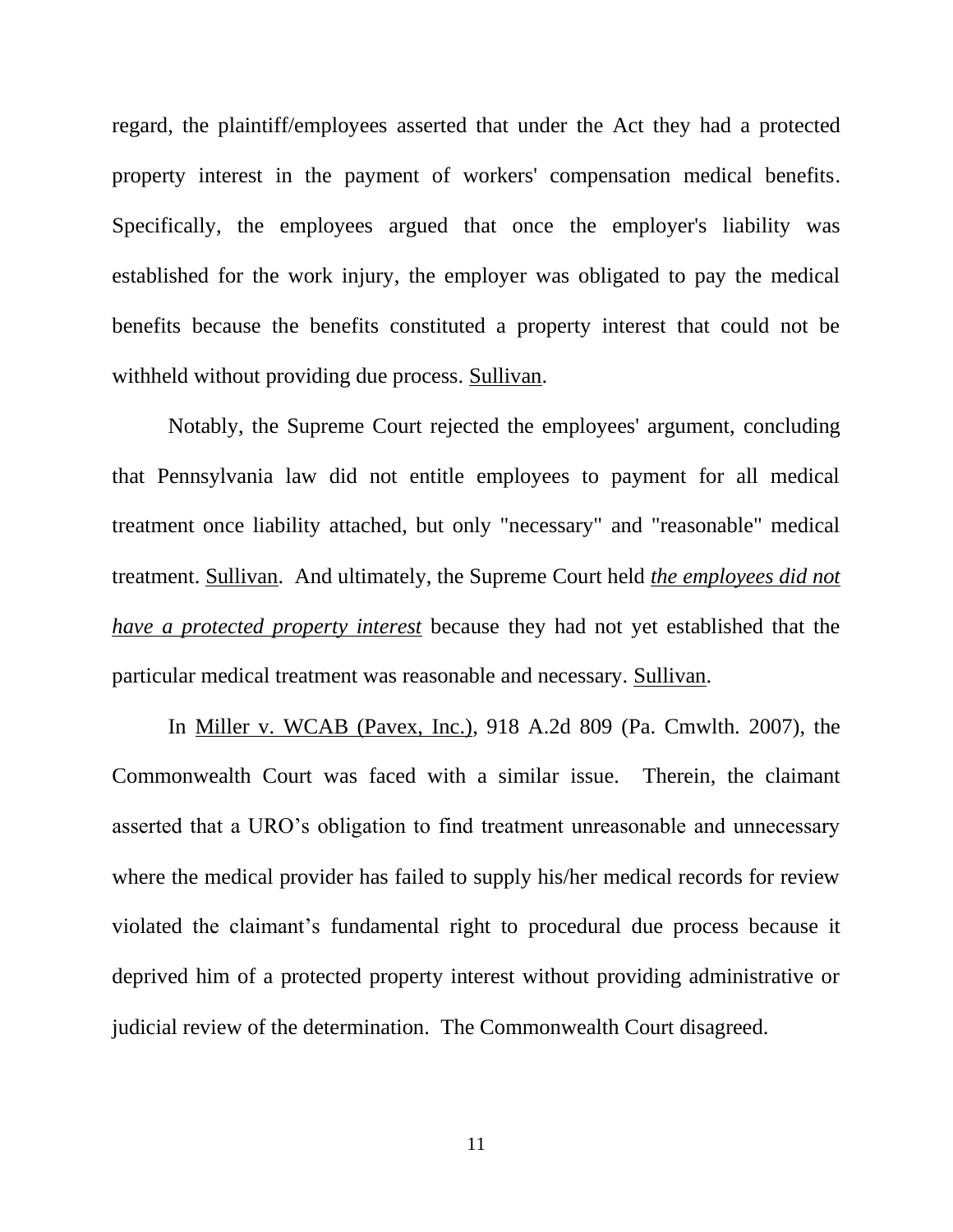Citing Sullivan, the Commonwealth Court noted that an entitlement exists only when there is an unqualified right to receive the benefit or when all qualifications necessary to its receipt are satisfied; the mere expectation of a benefit is not sufficient. Miller v. WCAB (Pavex, Inc.), 918 A.2d 809 (Pa. Cmwlth. 2007).

Returning to the present case, Pharmacy may have had an *expectation* of payment under the Act for the prescriptions it dispensed but it is clear that it had no entitlement to payment.

Furthermore, there is no reason to conclude that the UR provisions of the Act should be treated any differently from the Fee Review provisions of the Act. As noted earlier, the Commonwealth Court previously held that the absence of a direct statutory remedy for providers does not mean that the Court may expand the scope of a fee review to create a remedy. Selective Ins. Co. of Am. v. Bureau of Workers' Comp. Fee Review Hearing Office (Physical Therapy Inst.), 86 A.3d 300 (Pa. Cmwlth. 2014). The same principles apply herein.

Both the Fee Review and UR procedures are medical cost containment provisions that were created by the General Assembly pursuant to authority expressly and exclusively granted to it by the Pennsylvania Constitution to enact laws requiring the payment by employers of reasonable compensation for injuries to employees arising in the course of their employment. Pa. Const. Art. III, § 18.

12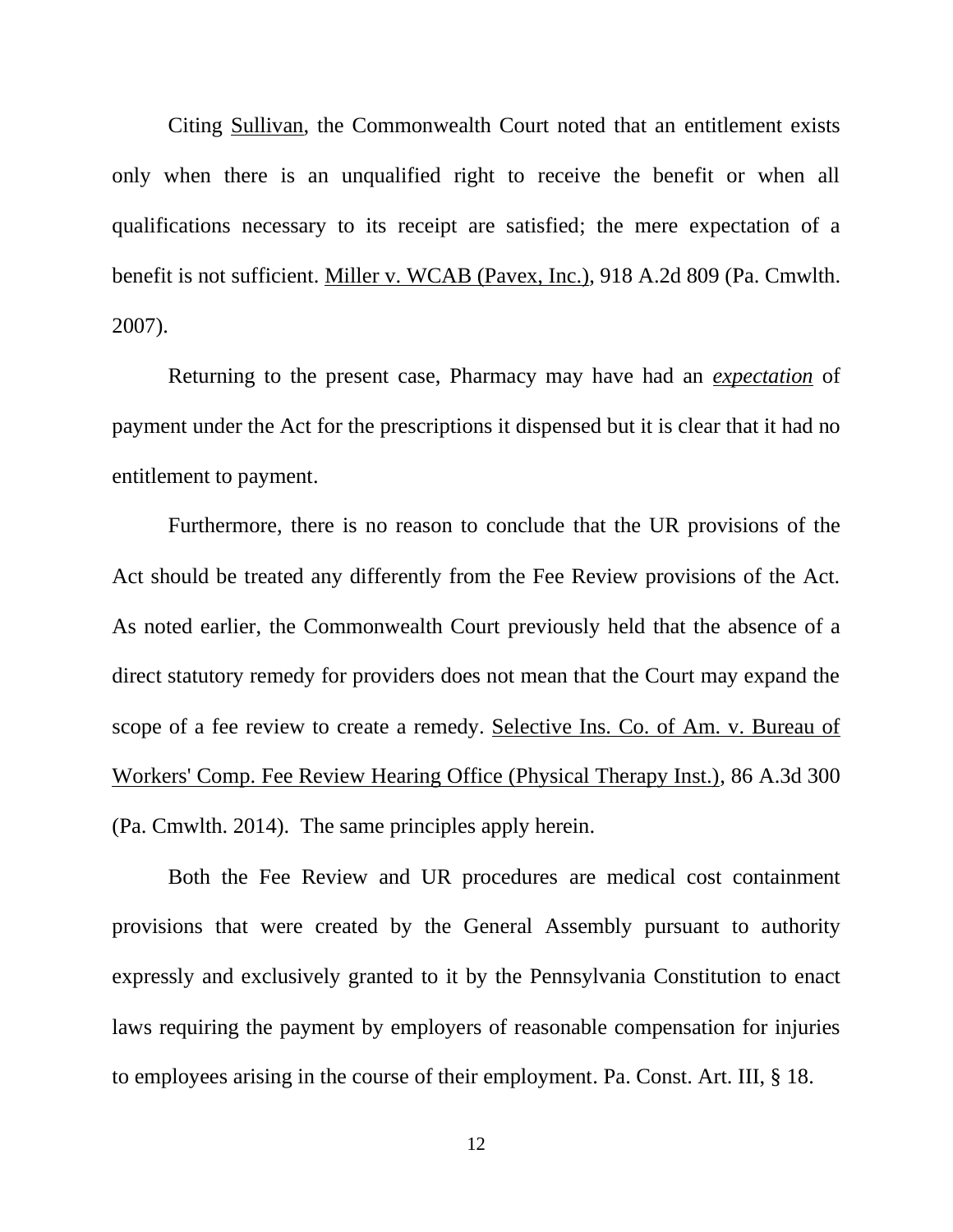Thus, to the extent that the Commonwealth Court promulgated a new rule which mandates non-healthcare providers are entities with standing and the right to intervene in the Act's UR process, the Commonwealth Court exceeded the scope of its authority and substituted its judgment for that of the Pennsylvania legislature.

**B. THE COMMONWEALTH COURT ERRED AS A MATTER OF LAW WHEN IT GAVE NON-HEALTHCARE PROVIDERS THE RIGHT TO VOID A UTILIZATION REVIEW DETERMINATION REGARDING THE REASONABLENESS AND NECESSITY OF THE CARE OF THE PHYSICIAN WHO WROTE THE PRESCRIPTION WHICH LED TO THE NON-HEALTHCARE PROVIDER PROVIDING A GOOD OR SERVICE TO THE INJURED WORKER.**

A non-health care provider is not permitted to participate in the UR process.

## **Utilization Review Process:**

According to the Act and the Medical Cost Containment Regulations, employers and insurers are only required to pay for medical treatment that is reasonable and necessary and causally related to the work injury. Section 306(f.1) of the Act, 77 P.S. § 531. The Act contains provisions to determine what medical treatment is reasonable and necessary through the filing of a Request for Utilization Review. Section 306(f.1)(6), 77 P.S. § 531(6). Only employees, employers or insurers may file a Request for Utilization Review. 77 P.S. 531 § 531(6)(i). The UR process is "intended as an impartial review of the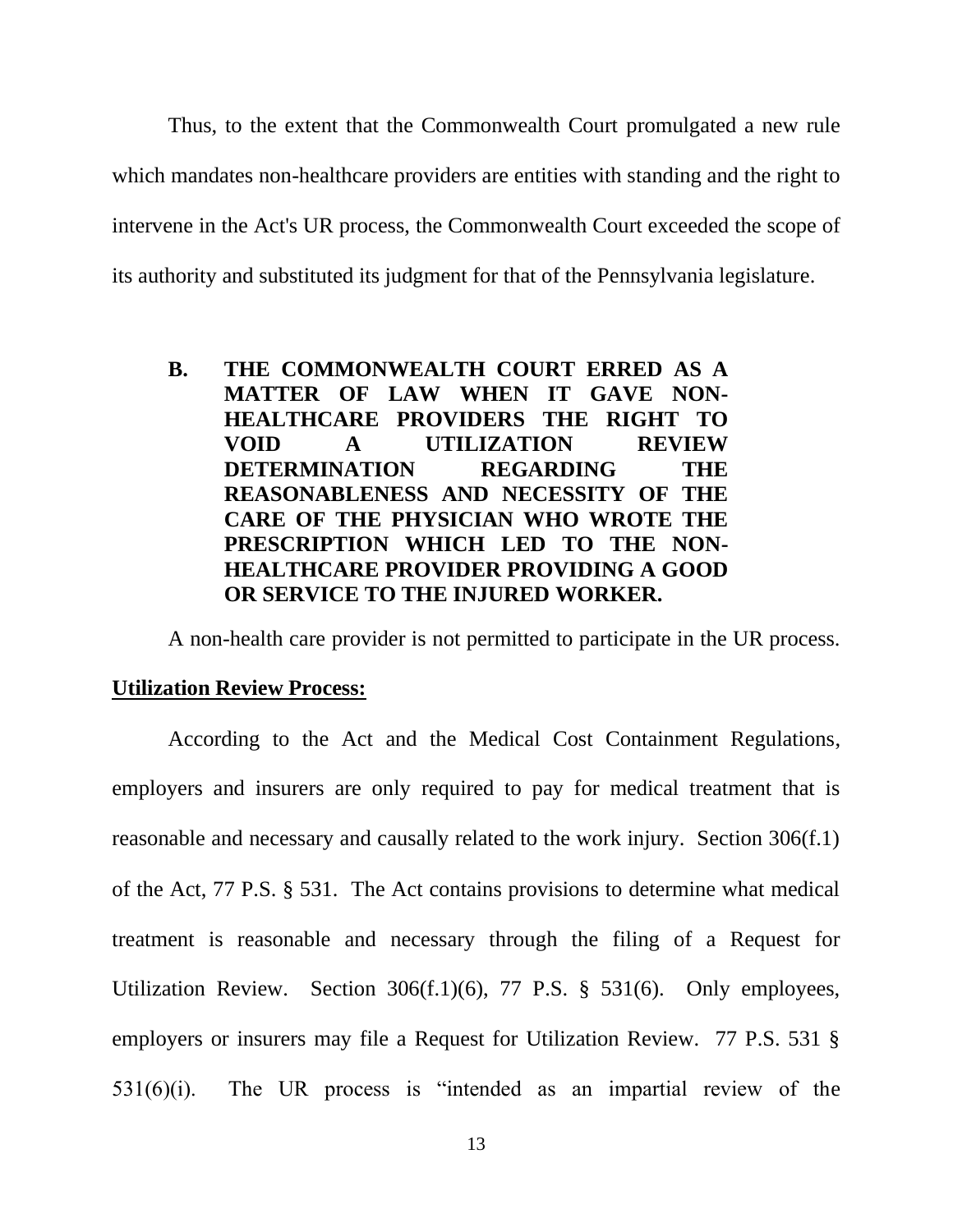reasonableness or necessity of medical treatment rendered to, or proposed for, work related injuries and illnesses." 34 Pa. Code §127.401(a). A party, including a health care provider, aggrieved by the UR determination, may file a petition for review of UR, to be heard and decided by a workers' compensation judge. 34 Pa. Code § 127.401(d). The Bureau of Workers Compensation ("Bureau") will randomly assign a request for UR to authorized UROs. The obligation to pay for the medical treatment at issue is tolled when a proper UR has been filed with the Bureau. 34 Pa. Code § 127.403. The URO is permitted to decide *only* the reasonableness or necessity of the treatment under review. 34 Pa. Code §127.406 (emphasis added). The URO shall complete its review and render its determination within 30 days of a completed request for UR. 34 Pa. Code § 127.465. If the UR determination finds that the treatment reviewed was reasonable or necessary, the insurer shall pay the bills submitted for the treatment at issue. 34 Pa. Code § 127.479. If the provider under review, the employee, or the employer or insurer disagrees with the determination rendered by the URO, a request for review by the Bureau may be filed. 34 Pa. Code § 127.551. The Bureau will assign the petition for review to a workers compensation judge for disposition and the Bureau will serve notice of assignment and the petition for review upon the URO, the employee, the employer or insurer, and the health care provider under review, and the attorneys for the parties, if known. 34 Pa. Code § 127.553.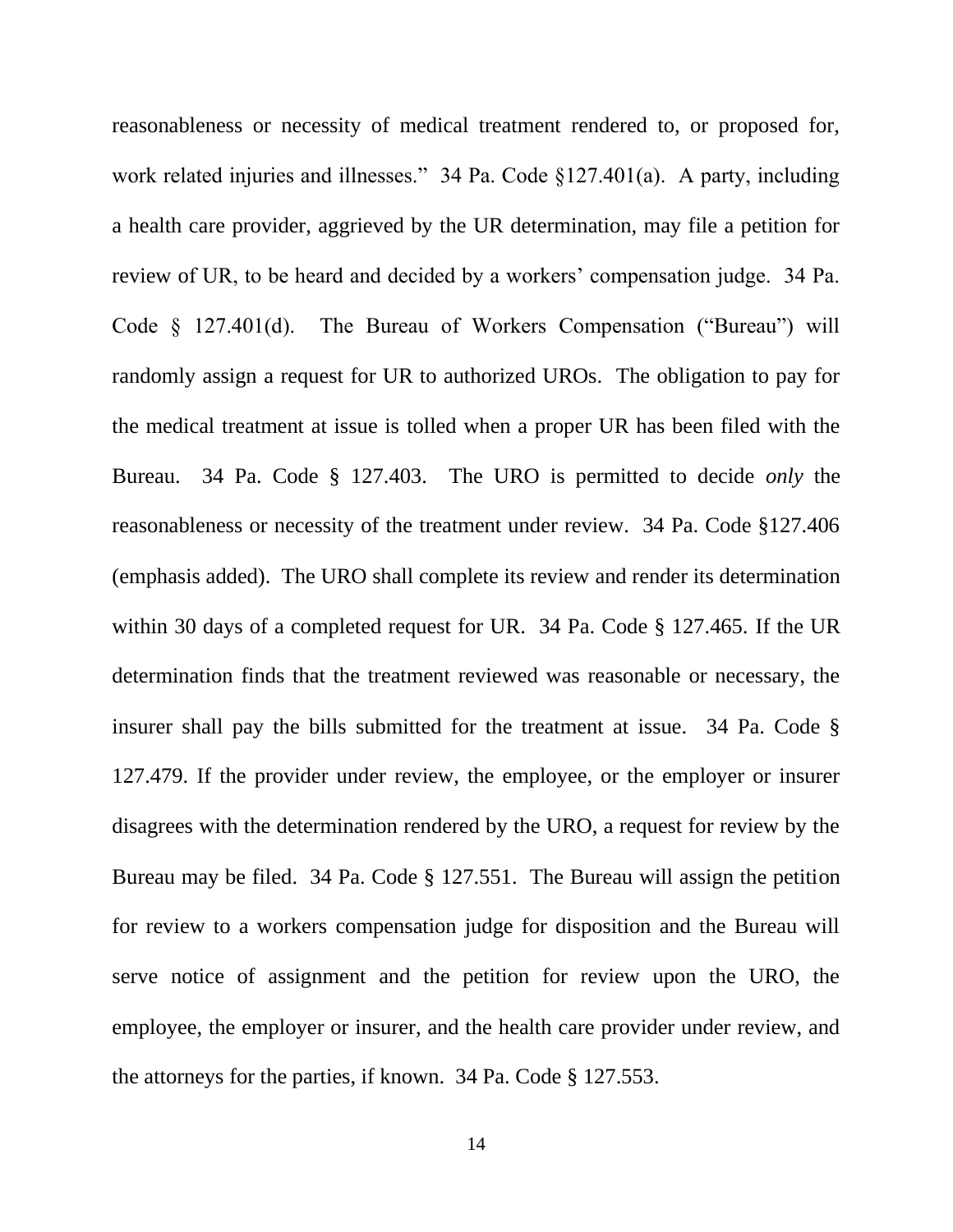The Act and the Medical Cost Containment Regulations specifically outline which entities are parties to the UR process. A health care provider is a party to the UR process. A health care provider is defined as:

> A person, corporation, facility or institution, licensed, or otherwise authorized, by the Commonwealth to provide health care services, including physicians, coordinated care organizations, hospitals, health care facilities, dentists, nurses, optometrists, podiatrists, physical therapists, psychologists, chiropractors, or pharmacists, and officers, employees or agents of the person acting the course and scope of employment or agency related to health care services.

34. Pa. Code § 127.3

A non-health care provider such as a pharmacy is not a party to the UR process. The use of the word "pharmacist," rather than "pharmacy," is significant and consistent with the Pennsylvania Pharmacy Act which defines "pharmacist," "pharmacies," and "practice of pharmacy" separately. A "pharmacist" is defined as an individual duly licensed by the State Board of Pharmacy to engage in the practice of pharmacy. "Practice of pharmacy" means the provision of health care services by a pharmacist. "Pharmacy" means every place properly issued a permit by the Board of Pharmacy where drugs, devices and diagnostic agents for human or animal consumption are stored, dispensed or compounded . . ." 63 P.S. § 309-2.

A "pharmacist" acts as a "health care provider" when the "pharmacist" performs certain aspects of the "practice of pharmacy," such as drug

15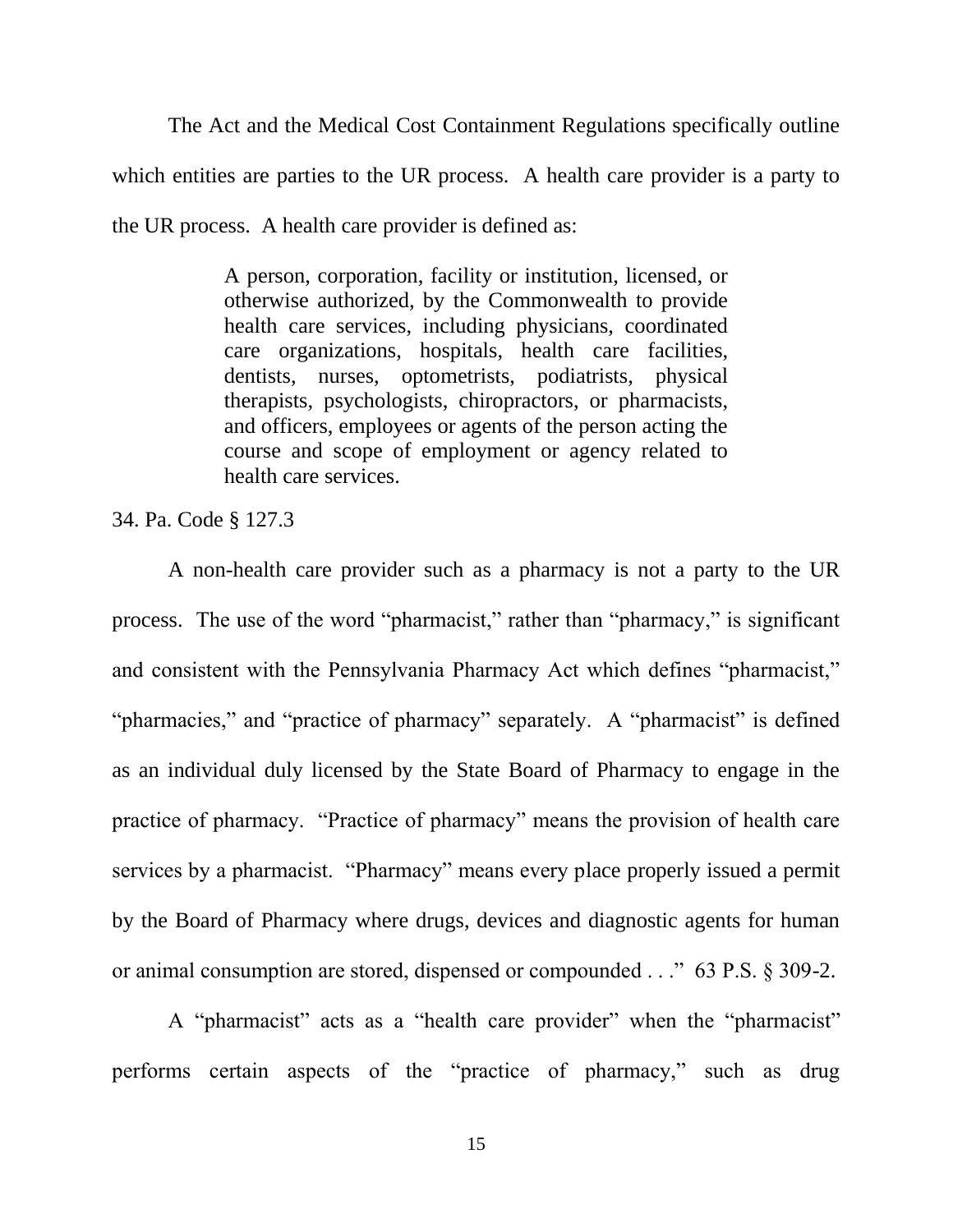administration. A "pharmacy" is not a "health care provider" and is therefore not a party to the UR process. In addition, an employer or insurer may not seek UR of medication but must instead seek UR of the health care provider who prescribed the medication.

It seems obvious that if a non-health care provider such as a pharmacy is not a party to the UR, the non-health care provider should not be able void at any time the determination of the UR. And it is not for the Court to create additional rights for non-health care providers beyond those granted by the legislature. The reason the General Assembly did not provide non-health care providers with any role in the UR process is quite clear: UR is limited to health care providers who *actually render and prescribe the treatment to the injured worker***.** The goods and services provided by an entity based on a referral, order or prescription are to be treated as part of the treatment of the provider under review, not the entity that dispensed the good or service. See 34 Pa. Code § 127.452(d)-(e).

Non health-care providers exercise no judgment or decision making in providing goods and services. They simply follow the orders of the medical provider. Keystone Rx confirmed in the brief it submitted to the Commonwealth Court stating, "the [UR] process was not designed to address whether a pharmacy, or MRI facility or durable equipment provider, acted unreasonably when it received and followed the prescription of the physician. It is, in fact, impossible to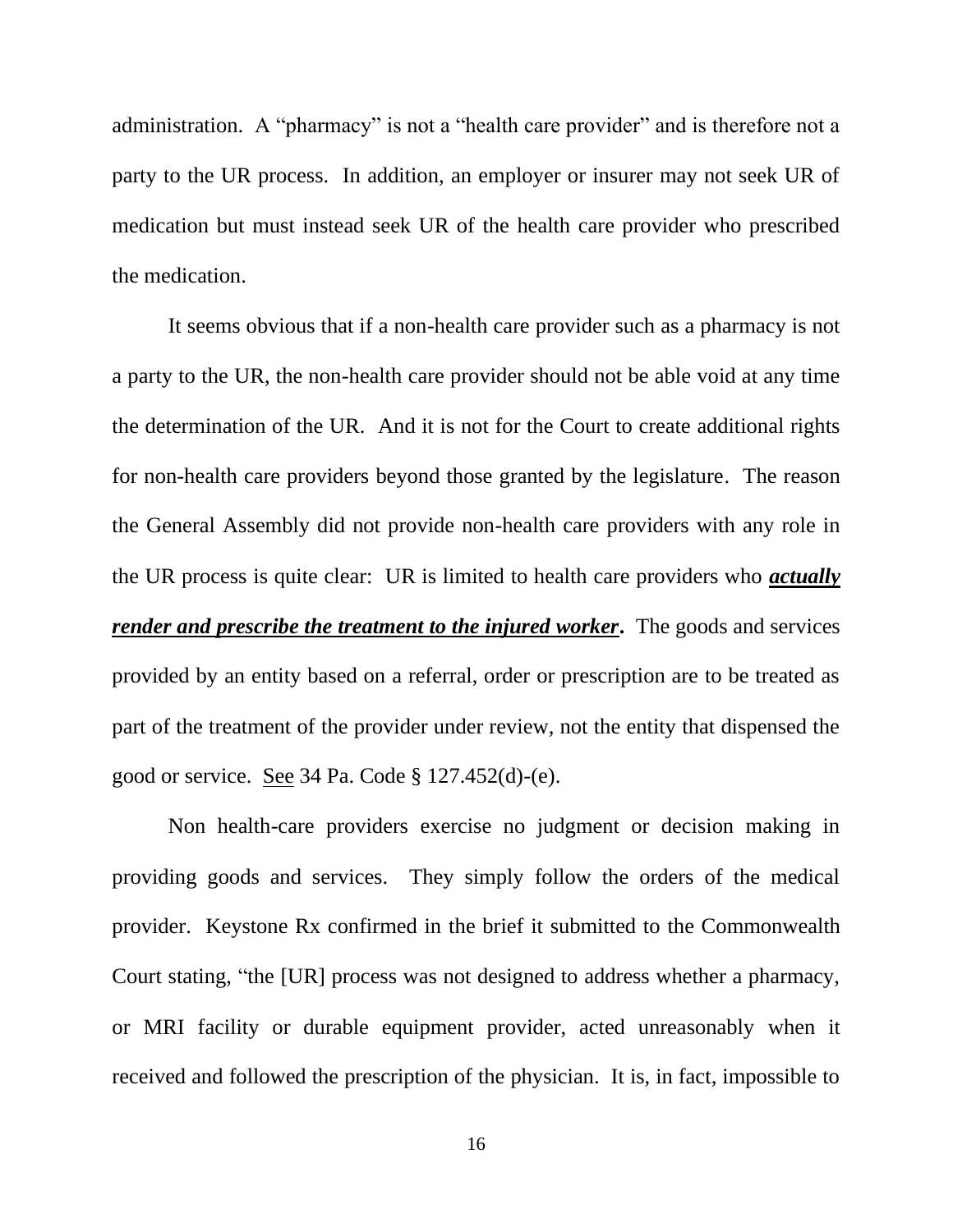conclude that the *dispensing* of the medication was unreasonable or unnecessary, and the UR system was not created to make this assessment." (Brief of Petitioner, Keystone Rx, at 8; 2019 PA CW. CT. BRIEFS LEXIS 3227(emphasis added)).

Since a non-health care provider is not a party to the UR process and was not intended to be a party to the UR process, and because the UR process was not created to assess the reasonableness and necessity of the goods and services provided by the non-health care provider, a non-health care provider should not, under any circumstance, be given the right to void a UR determination addressing the reasonableness and necessity of the care provided by the physician who actually provided the medical treatment to the employee.

To the contrary, the UR determination regarding the treatment rendered by the physician, including orders for prescriptions or other goods and services should and must apply to the bills for the prescriptions, goods or services also. The treatment provided by the health care provider and the goods and services ordered by the health care provider cannot be separated. It stands to reason that if the UR finds that the prescription of a medication was not reasonable, that the actual dispensing of the medication was not reasonable either.

The Act provides for a separate process to determine the amount or timeliness of payment from the employer or the insurer which does include nonhealth care providers such as a pharmacy.

17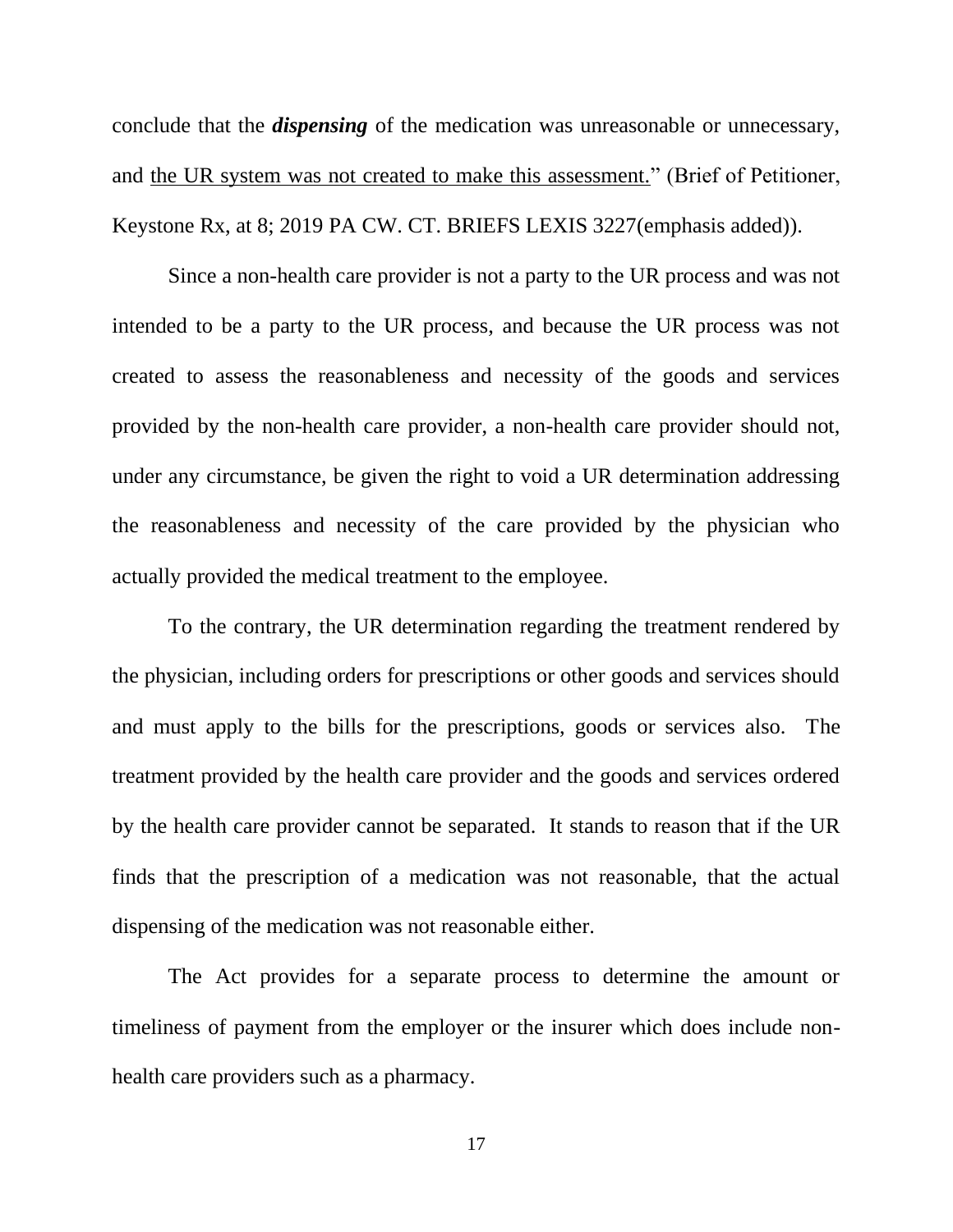#### **Fee Review Process**

According to Section 306(f.1)(5) of the Act:

The employer or insurer shall make payment and providers shall submit bills and records in accordance with the provisions of this section. All payments to provider for treatment provided pursuant to this Act shall be made within thirty (30) days of receipt of such bills and records unless the employer or insurer disputes the reasonableness or necessity of the treatment provided. . . . A provider who has submitted the reports and bills required by this section and who disputes the amount or timeliness of the payment from the employer or insurer shall file an application for fee review with the department no more than thirty (30) days following notification of a disputed treatment or ninety (90) days following the original billing date of treatment.

77 P.S. § 531(5). The department is to render a decision on the fee review application within 30 days. Id. The provider or insurer has the right to contest an adverse administrative determination by filing a request for a hearing with the Bureau within 30 days of the date of the administrative determination on the fee review. 34 Pa. Code §127.257(b). The filing of a request for a hearing acts as a supersedeas of the administrative determination. 34 Pa. Code §127.257(e). The Bureau will assign the request for a hearing to a hearing officer who will schedule a de novo proceeding. All parties will receive reasonable notice of the hearing date, time and place. 34 Pa. Code 127.259. The hearing is conducted in a manner that allows all parties the opportunity to be heard including the submission of relevant evidence, examination and cross examination of witnesses, representation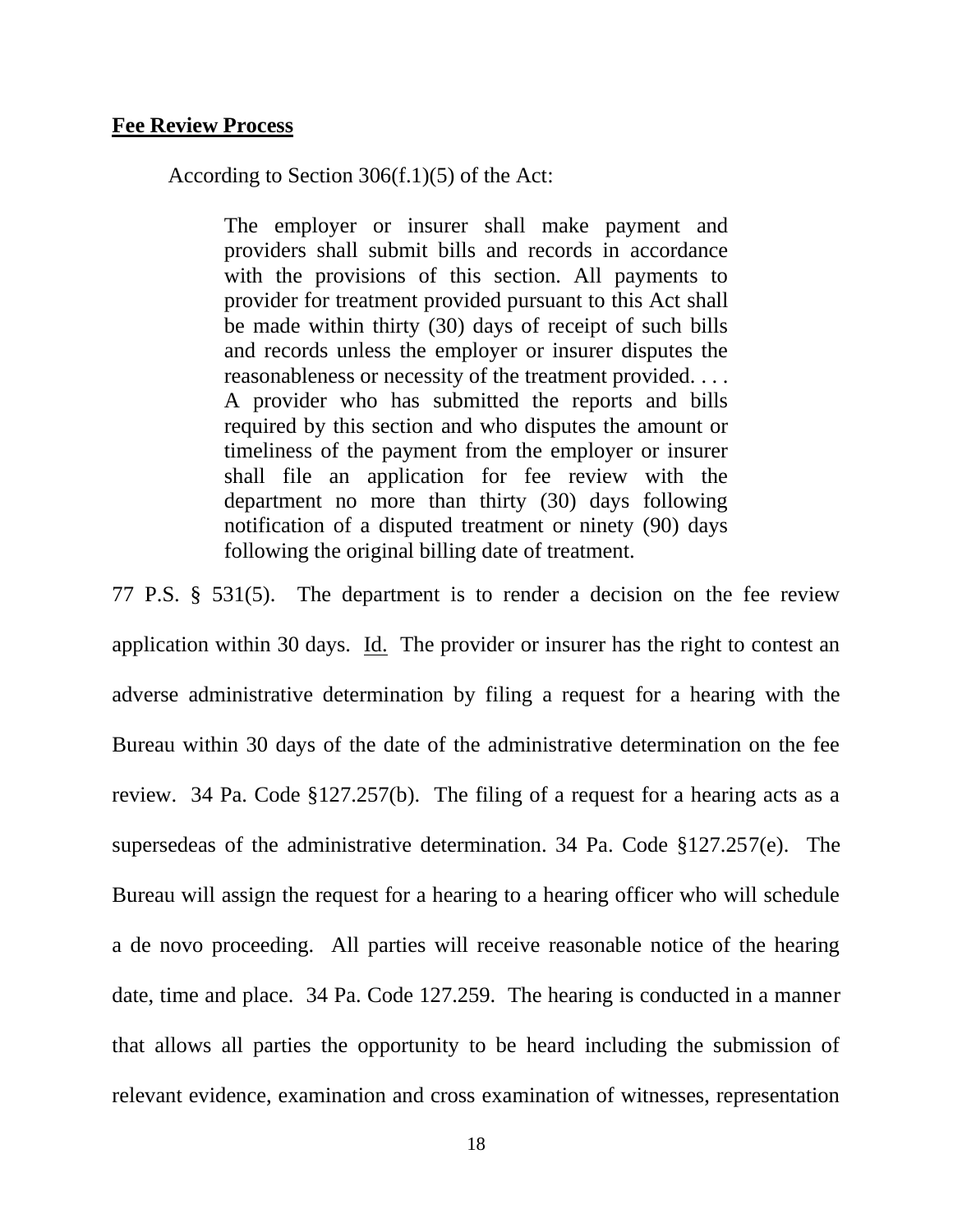by counsel, transcription of the proceedings, and submission of briefs. Id. The hearing officer will then issue a written decision containing relevant findings and conclusions which is to be served upon the parties, intervenors and counsel of record. 34 Pa. Code § 127.260. A party aggrieved by the decision may appeal to the Commonwealth Court. 34 Pa. Code § 127.261.

The fee review process presupposes that liability for the treatment at issue has already been established. And thus, as noted in the previous argument section, the fee review process is a "simple process with a "very narrow scope" limited to determining "relatively simple matters" of "amount and timeliness" of payment for medical treatment. Armour Pharmacy v. Bureau of Workers Compensation, 206 A.3d 660 (Pa.Cmwlth. 2019), citing Crozer Chester Medical Center v. Department of Labor and Industry, Bureau of Workers' Compensation, Health Care Services Review Division, 22 A.3d 190, 196-97 (Pa. 2011).

In addition, a request for fee review also presupposes that the treatment at issue is reasonable and necessary. The Bureau is to return as prematurely filed an application for fee review if the insurer has filed a request for UR. 34 Pa. Code §127.255. This is precisely what the Fee Review Hearing Officer did in the case *sub judice*.

Following his work-related injury Thomas Shaw (Claimant) sought medical treatment with Dr. Ferrera (Physician) who rendered medical care and prescribed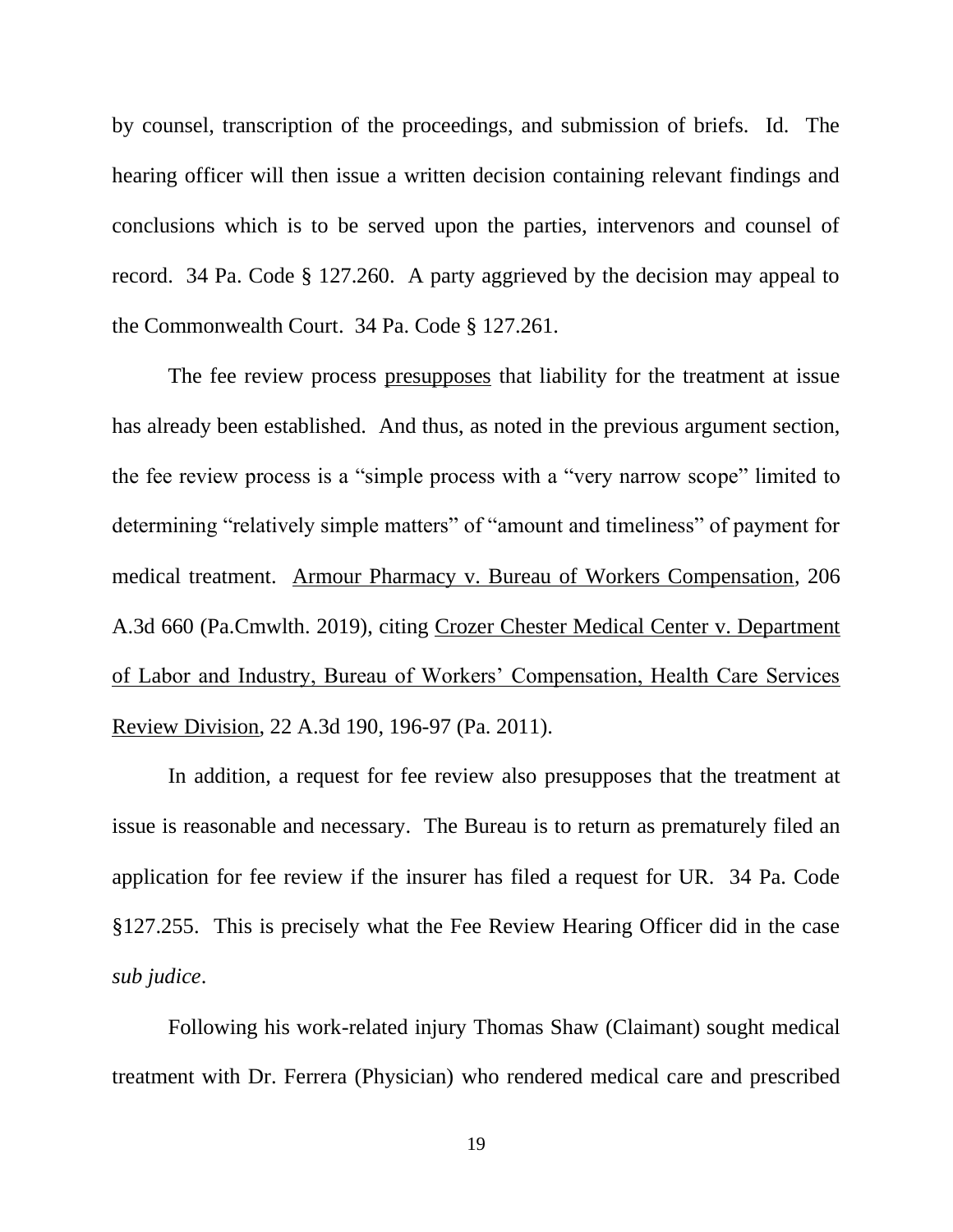medications. Keystone Rx (Pharmacy) filled the prescribed medications and billed Amerihealth Casualty Services (Insurer). Insurer filed a timely UR request which found that all treatment rendered by Physician from November 2, 2016 an ongoing was unreasonable and unnecessary. Claimant then filed an appeal through a Petition for Review of Utilization Determination. But in the interim, the Claimant and the Insurer entered into Compromise and Release Agreement. The claimant's appeal of the UR Determination was then marked withdrawn by the Workers' Compensation Judge.

Pharmacy filed Applications for Fee Review for the May dates of service. The Medical Fee Review Section determined that the bills were payable. Insurer filed a Request for Hearing to Contest Fee Review Determination, asserting that the bills were unrelated and/or unreasonable and unnecessary. The Fee Review Hearing Officer dismissed the Applications for Fee Review and vacated the Medical Fee Review Section's determinations based on the UR Determination. Pharmacy then appealed to the Commonwealth Court.

The Commonwealth Court relied upon its reasoning in *Armour*  $II^2$  where it concluded that:

> In no way does this holding expand the scope of the fee review proceeding beyond the timeliness and amount

Armour Pharmacy v. Bureau of Workers' Compensation Fee Review Hearing Office (Wegman's Food Markets, Inc.), 206 A.3d 660, 671 (Pa. Cmwlth. 2019) (en banc).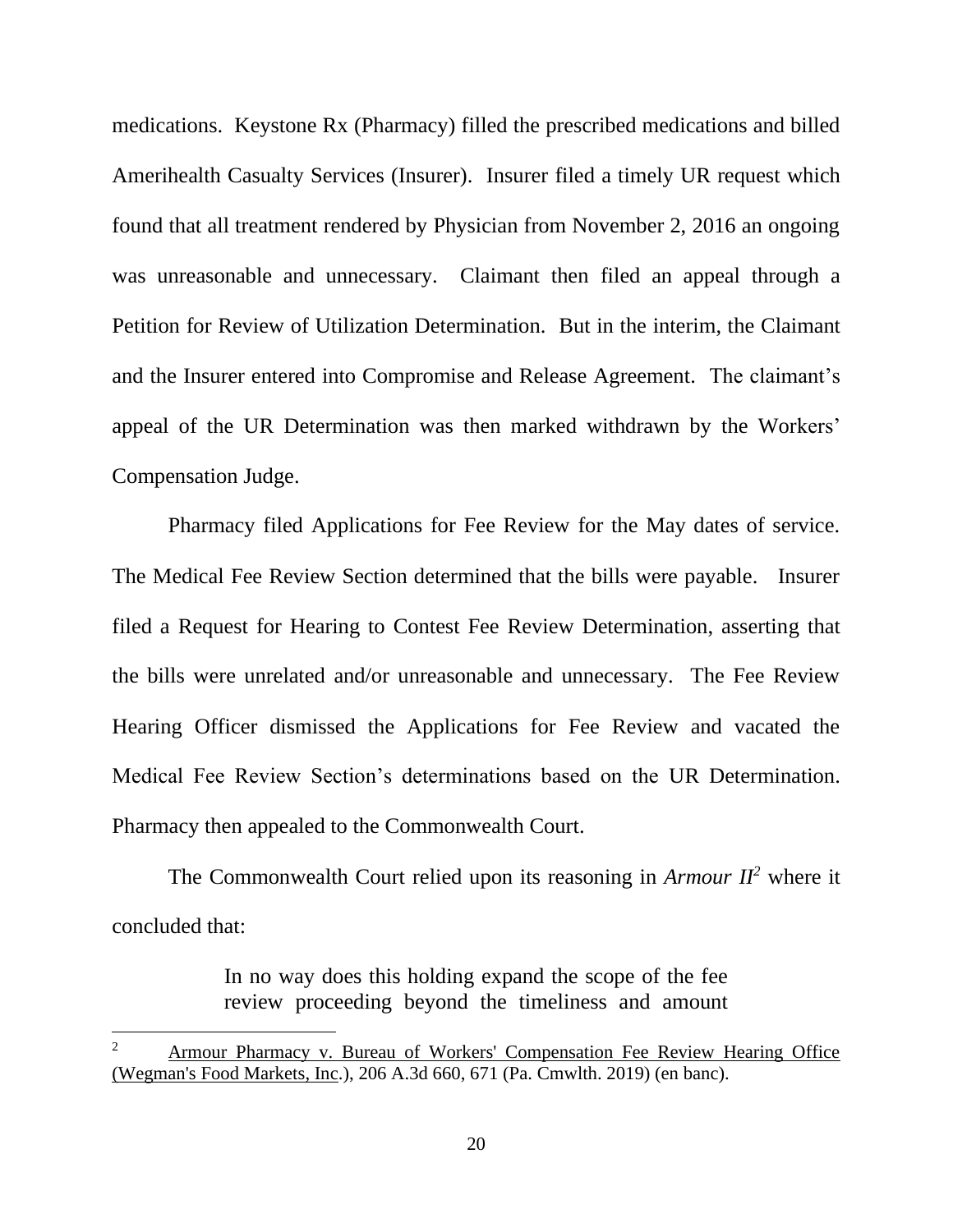owed to a provider that has treated a claimant for his work injury. This holding does not allow the Hearing Office to determine the reasonableness of the medical care or service; the claimant's injury as work-related; or the employer's liability for a work injury. Where [UR] is sought, a fee determination is premature.

Keystone Rx, LLC., 223 A.3d at 299. The Court further added, "it necessarily follows that a UR determination is binding on the Hearing Office." And, "Pharmacy is attacking the facial validity of the UR process, and the Hearing Office correctly held that such a question was beyond its purview." Keystone Rx LLC, 223 A.3d at 301.

Although the Commonwealth Court raises questions regarding the due process rights of the Pharmacy in the context of the UR, the Court was clear that a non-provider, such as the Pharmacy in this case, cannot seek to overturn a valid UR through the filing of a Fee Review.

However, the decision of the Court, and three recent decisions by the Commonwealth Court leave lingering questions as the relationship between the UR process and the Fee Review process which demand clarification.

In Workers' First Pharmacy Services, LLC. v. Bureau of Workers' Compensation Fee Review Hearing Office (Gallagher Bassett Services), 255 A.3d 613 (Pa. Cmwlth. 2020), Workers' First ("pharmacy") dispensed a compound cream to the claimant which her employer refused to pay. The accepted work injury in that case as indicated on the Notice of Temporary Compensation Payable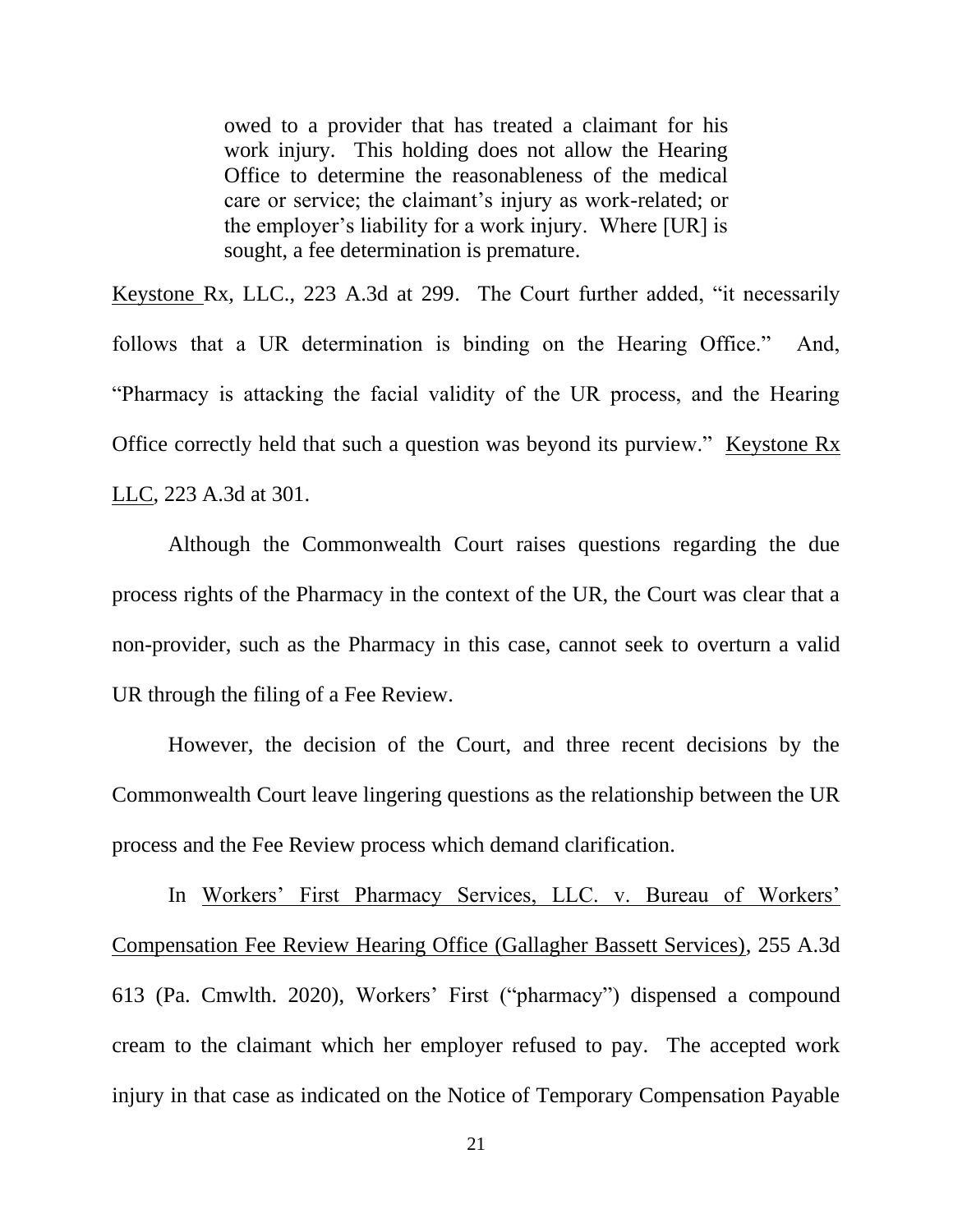(NTCP) was a right shoulder strain. The employer denied payment of the bill stating that "the diagnosis is inconsistent with the procedure." Workers' First Pharmacy, 255 A.3d at 615. The pharmacy filed an application for fee review and at the same time, the claimant filed a penalty petition alleging that the employer violated the Act by unilaterally stopping claimant's benefits. The claimant also filed a review petition seeking to expand the description of injury to include an acromioclavicular joint separation and a clavicular avulsion fracture. However, before the WCJ could rule on the merits of the review petition, the parties reached a settlement. Consistent with the previous Bureau documents, the description of injury as indicated in the C&R Agreement was right shoulder strain.

The Medical Fee Review Section concluded that the employer was obligated to pay the bill and the employer requested a *de novo* hearing to contest the fee review determination, arguing that the compound cream dispensed by the pharmacy had never been adjudicated as related to the work injury, making the application for fee review premature. Pharmacy argued that employer should have sought utilization review if it believed the compound cream was not related to the work injury. The Fee Review Hearing Officer denied payment based on employer's argument that the compound cream was not related to the work injury and citing claimant's testimony from the C&R hearing that it was her understanding that the C&R Agreement only obligated the employer to pay for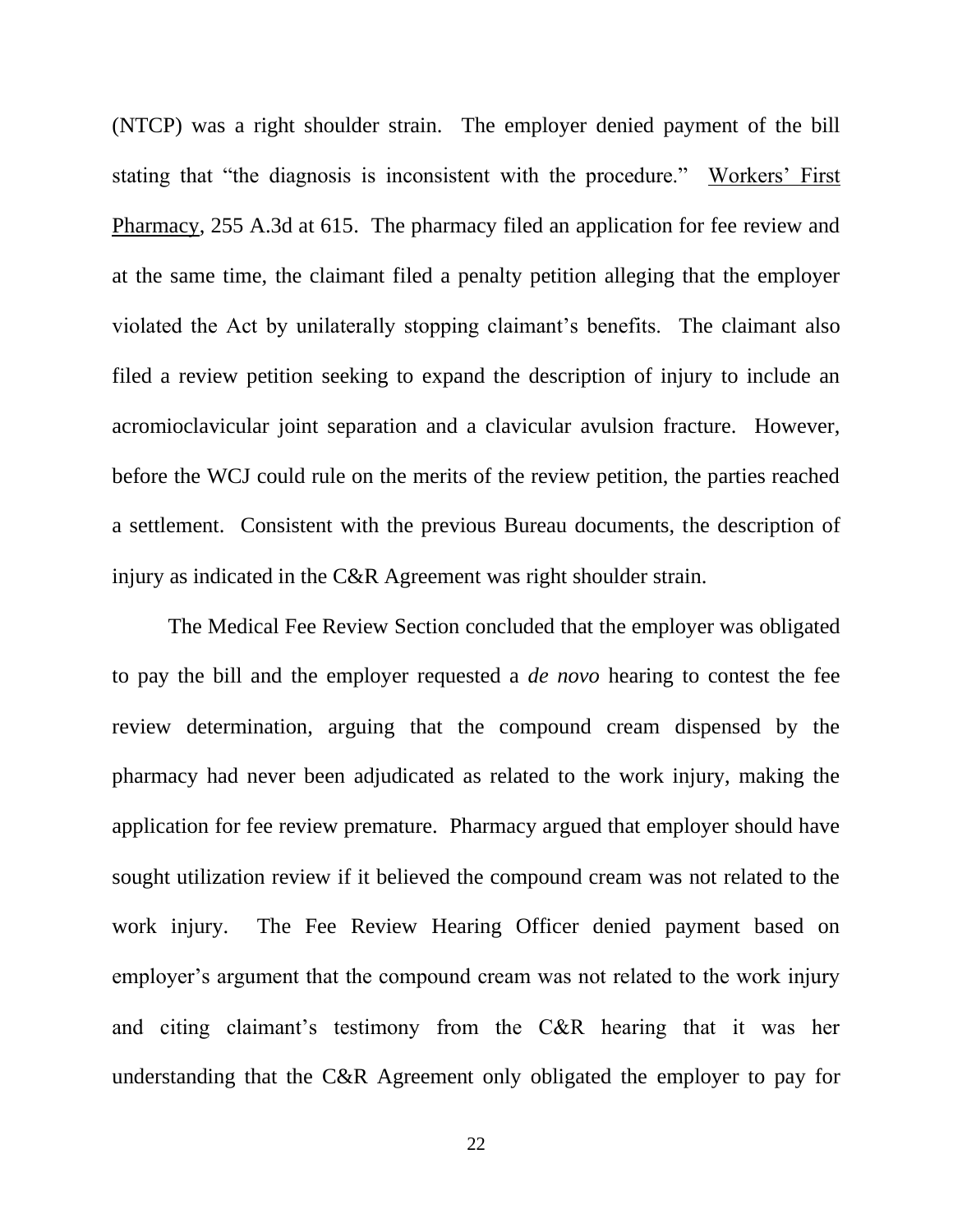medical bills related to the work injury. The Hearing Officer also concluded that "liability for the compound cream had to be established either by employer's acceptance or a determination by a WCJ." And since neither had occurred, the fee review determination was premature. Workers' First Pharmacy.

On further appeal the Commonwealth Court analyzed the relevant portions of the Act and the Cost Containment Regulations which include a specific prohibition against a URO determining or reviewing issues of causal relationship between the treatment under review and the employee's work-related injury. 34 Pa. Code  $\S$  127.406(b)(1). But the Court concluded that "liability for the claimant's work-related injury has been established" and suggested that "employer could have filed a modification petition to change the scope of the accepted work injury or sought utilization review of the treatment. Employer did neither." Workers First Pharmacy, 255 A.3d at 620. The Court, surprisingly, goes on to say "Claimant may be under treatment for an array of medical problems, only some of which relate to the work injury. It is for the Utilization Review Organization to sort this out." Workers First Pharmacy, 255 A.3d at 620-621.<sup>3</sup>

<sup>3</sup> In a footnote, the Court suggests that there is ambiguity between 34 Pa. Code § 127.406(b)(1) which expressly prohibits the URO from deciding the issue of the causal relationship between the treatment under review and the employee's work injury, and 34 Pa. Code § 127.406(a) which says that the URO must decide the "reasonableness and necessity of the treatment." Workers First Pharmacy, 255 A.3d at 621, FN 8. *Amicus* suggests that there is, in fact, no ambiguity between these two regulations. The URO is to (1) determine whether treatment **already either accepted as work related or judicially determined as work related**, is reasonable or necessary, and (2) not decide whether treatment under review is causally related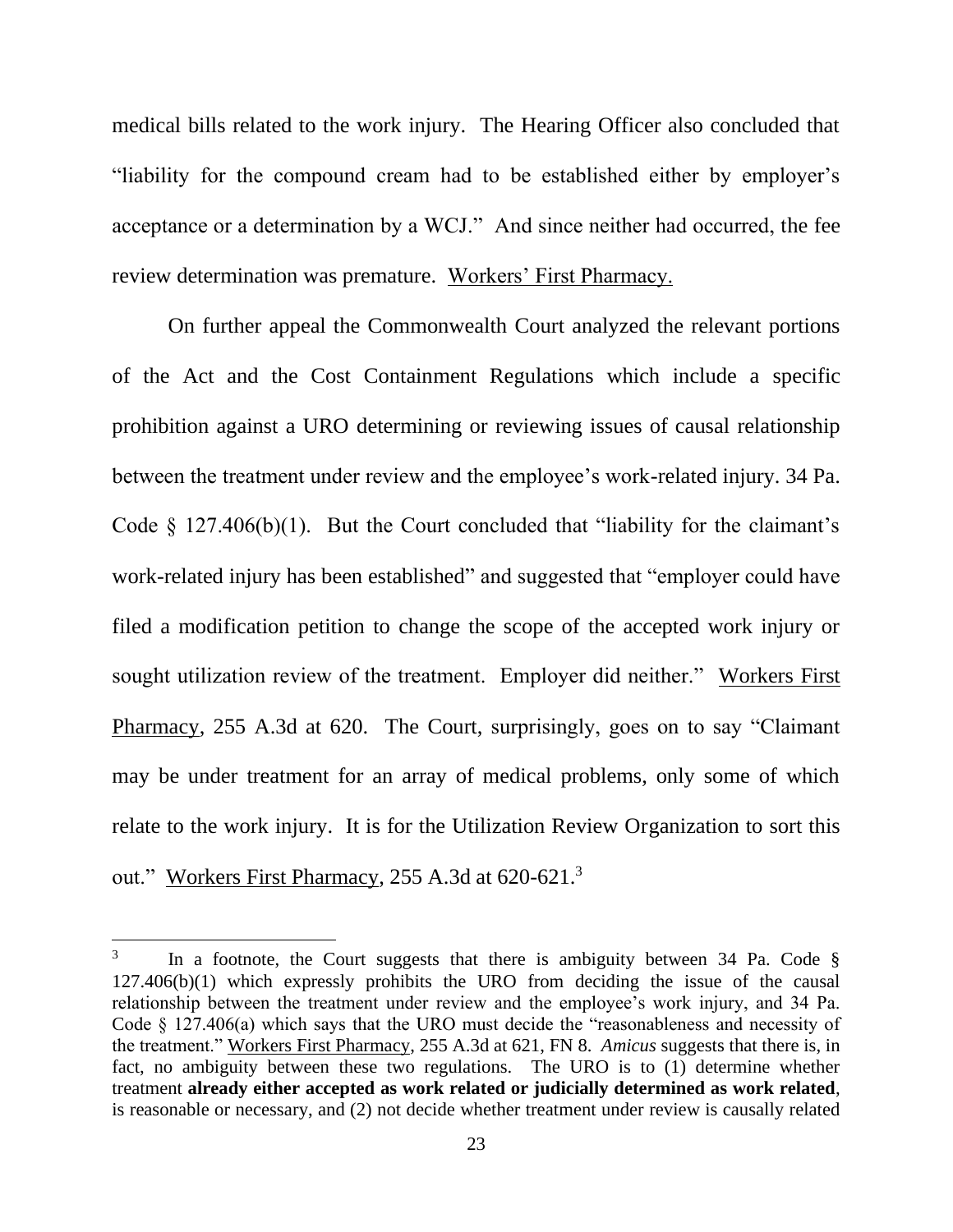Amicus respectfully submits that this suggestion is directly contrary to the role and purpose of Utilization Review and suggests that the URO engage in action that is beyond that granted to it by the Medical Cost Containment Regulations.

This suggestion seems to stem from differing interpretations of the phrase "denies liability for the alleged work injury" found in 34 Pa. Code §127.255. This regulation states that the Bureau will return an application for fee review as prematurely filed if:

- (1) The insurer denies liability for the alleged work injury.
- (2)The insurer has filed a request for utilization review of the treatment . . . .
- (3)The 30-day period allowed for payment has not yet elapsed . . .

The court states that the filing of the fee review was not premature because the non-payment did not fit any of the exceptions to the rule that an employer must pay an invoice within 30 days. Workers First Pharmacy, 255 A.3d at 621. And further, "Employer expressly accepted liability for [c]laimant's work injury in the nature of a right shoulder strain both in the NTCP and in the C&R Agreement." "The work injury has been accepted, and the sole question is whether the compound cream was reasonable and necessary for treatment of the accepted work

to the accepted work injury. If the treatment at issue has not already been accepted as related to the work injury or judicially determined to be related to the work injury, then the UR request should be rejected and no UR performed.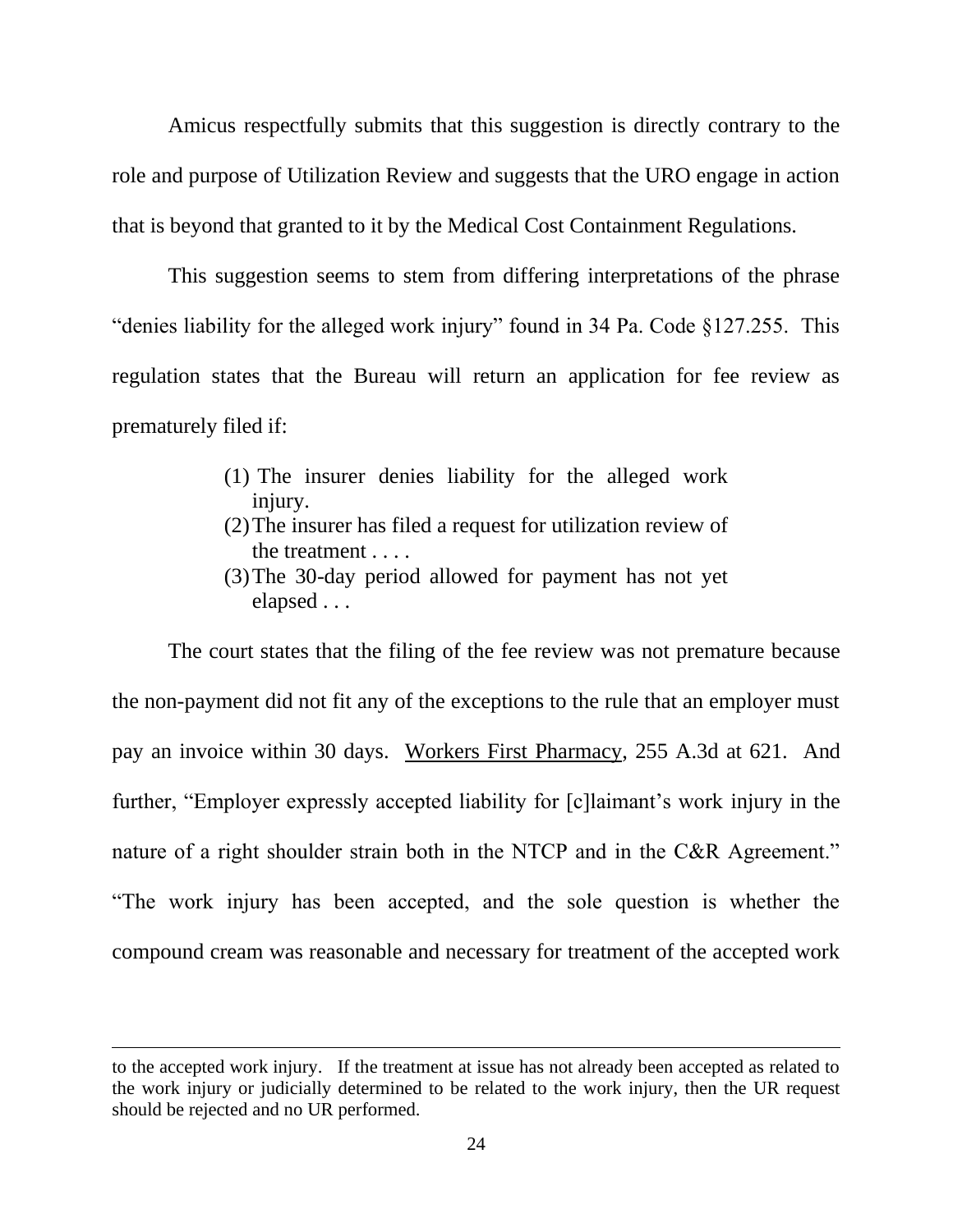injury. This is an issue for utilization review." Workers First Pharmacy, 255 A.3d at 621.

Amicus respectfully submits that the mere acceptance of a work-related injury does *NOT* mean that any and all treatment that the employee receives is causally related to the work injury and should *NOT* create a presumption that medical treatment received by the employee is related to the work injury nor shift the burden of proving relatedness of the medical treatment to the employer. These are issues to be decided by a workers' compensation judge after the filing of an appropriate petition.

In Bond Medical Services v. Bureau of Workers' Compensation Fee Review Hearing Office (Travelers Casualty Company of America), 233 C.D. 2019, Pa. Cmwlth. unpublished filed July 31, 2020) the injured worker sought medical treatment with a chiropractor who prescribed durable medical equipment and supplies and billed the insurer. The insurer denied the bill for a variety of reasons but did not seek Utilization Review. The Medical Fee Review Section concluded that the Insurer did not owe Provider anything on the basis that "a valid prescription or certificate of medical necessity for this service was not submitted by the [Provider], and because "the Chiropractic Practice Act does not include the prescription of durable medical equipment within the scope of chiropractic practice

. . ." Bond Medical Services, Slip Opinion at 3-4. The provider requested a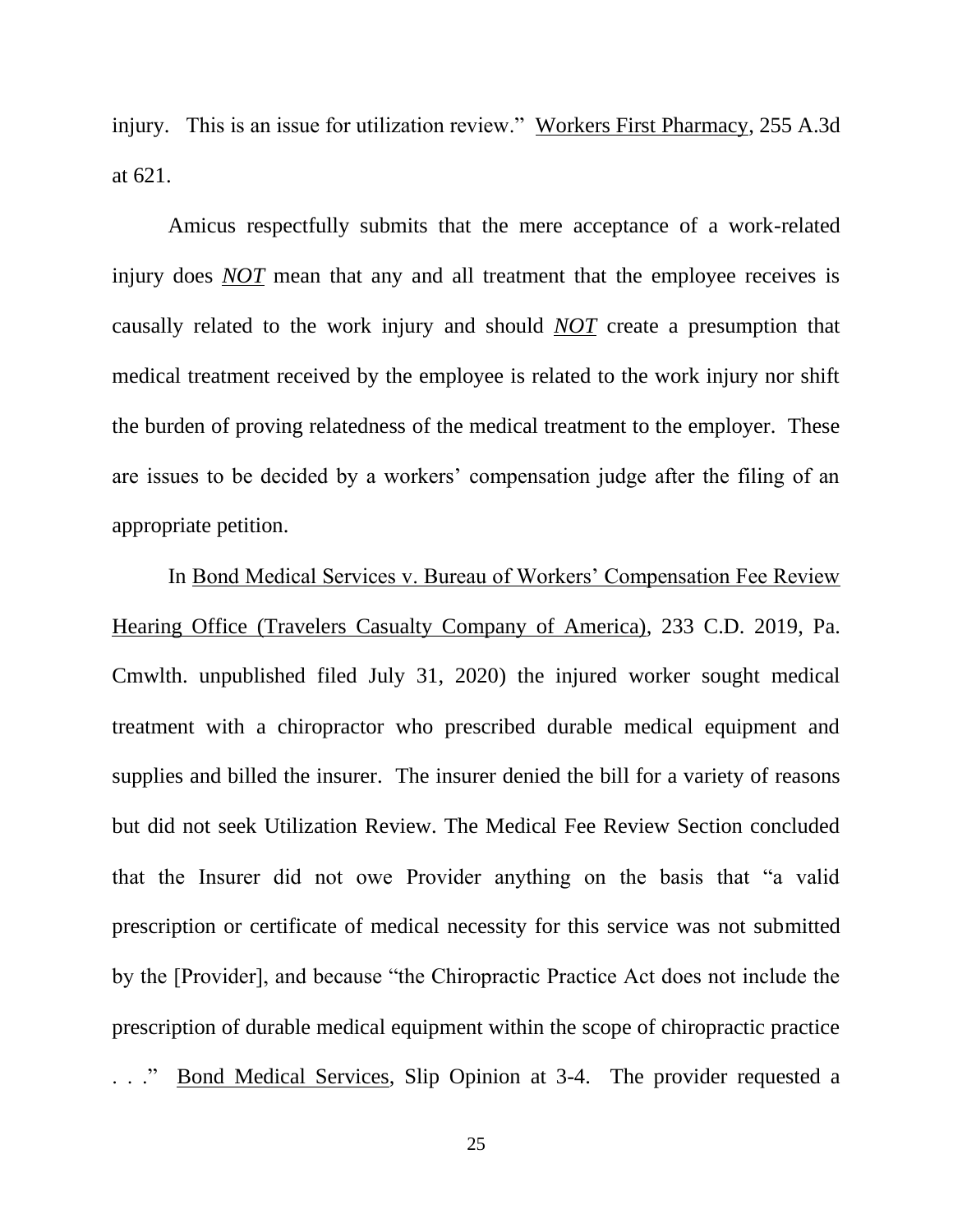hearing before a Fee Review Hearing Officer who determined that the Hearing Office lacks jurisdiction since "the medical equipment was prescribed for a body part not covered by the notice of compensation payable . . ." Provider appealed to the Commonwealth Court which concluded that "[e]mployer is obligated to pay [p]rovider, absent a showing that the medical treatment was not reasonable and necessary to treat the work injury." Bond Medical Services, Slip Opinion at 5. The court went on to say "if [e]mployer questioned its liability for the supplies dispensed to [c]laimant, it should have sought utilization review within 30 days of receipt of [p]rovider's invoice." Bond Medical Services, Slip Opinion at 8-9.

This holding shifts the burden of proving that medical treatment is causally related to the work injury from the employee to the employer and ignores the employers' right to deny payment of medical expenses if the medical expenses are for treatment not causally related to the work injury. See Cittrich v. WCAB (Laurel Living Ctr.), 688 A.2d 1258 (Pa. Cmwlth. 1997). The employer has no obligation to file a petition with the WCJ in order to deny bills on the basis that the bills are not causally related. See McDonnell Douglas Truck Servs., Inc. v WCAB (Feldman), 655 A.2d 655 (Pa. Cmwlth. 1995).

Most recently, in the case of Omni Pharmacy Services, LLC. v. Bureau of Workers' Compensation Fee Review Hearing Office (American Interstate Insurance Co.) 1333 C.D. 2019 (Pa. Cmwlth. filed October 30, 2020), the Court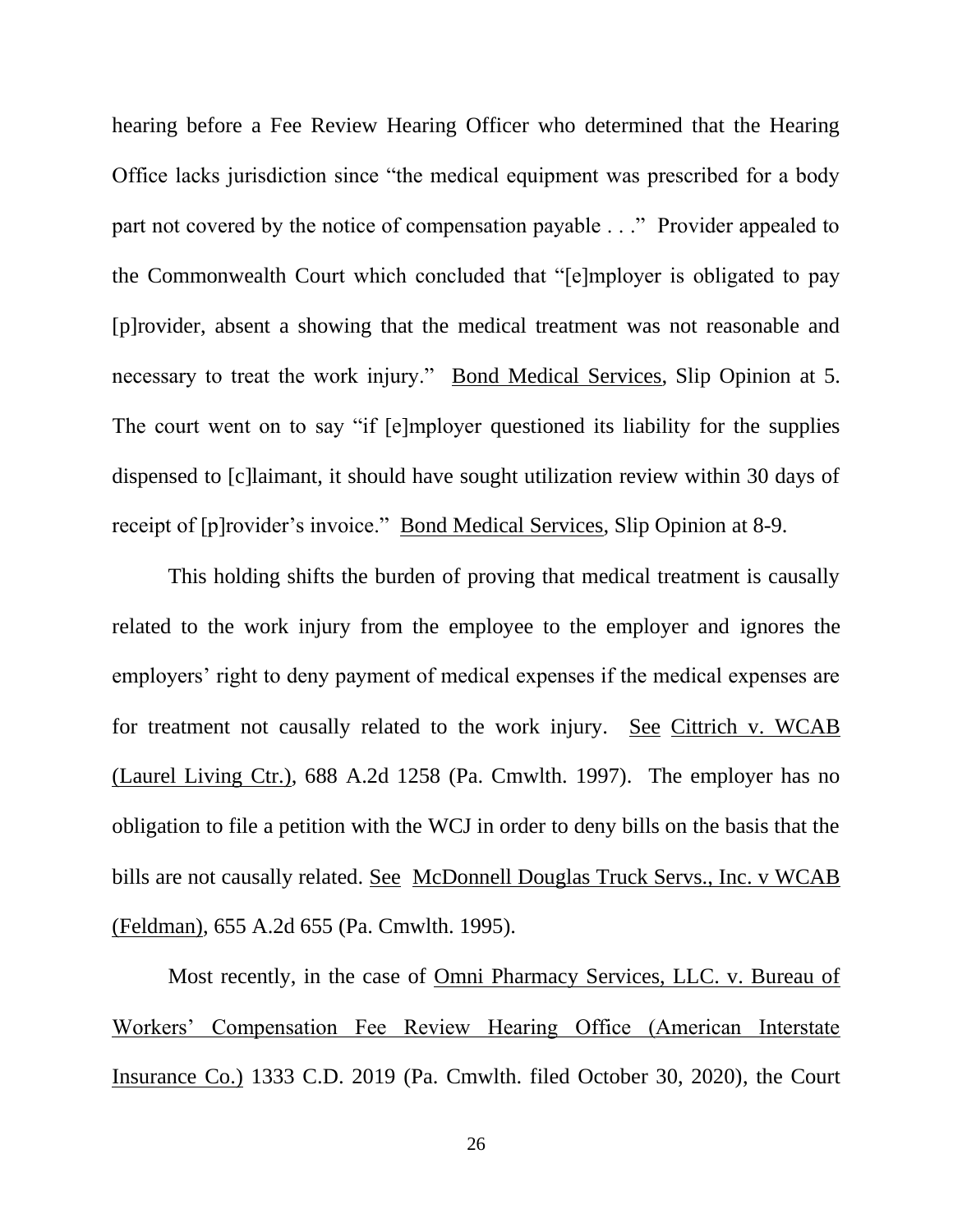again opined that employer must pay for medical treatment that was denied on the basis that it was not causally related to the work injury because the employer did not seek utilization review. The facts of the Omni Pharmacy case are similar to the Workers' First Pharmacy case, *sub judice*. The employee suffered an injury in the nature of a left ankle fracture. The medical provider prescribed a compound cream. The employee was instructed to apply the cream to the "affected area" two to four times a day as needed. Omni Pharmacy (pharmacy) dispensed the compound cream and billed the employer. The employer denied payment of the invoices stating that it was not liable for the treatments. Pharmacy then filed fee review applications with the Medical Fee Review Section. The Fee Review Section issued determinations in favor of the pharmacy. Employer requested hearings to contest the fee review determinations asking the Hearing Office to "divest itself of jurisdiction" on the basis that "causation must be determined by a Workers' Compensation Judge." Pharmacy argued that employer asserted the causation issue without presenting any evidence that the compound cream was not prescribed for treatment of employee's work injury. The Hearing Officer concluded that because there was an issue regarding the causal relationship of the prescribed compound cream and the accepted work injury, the Hearing Office lacked jurisdiction and the fee review determinations were vacated. Pharmacy appealed. Omni Pharmacy Services, Slip Opinion at 5.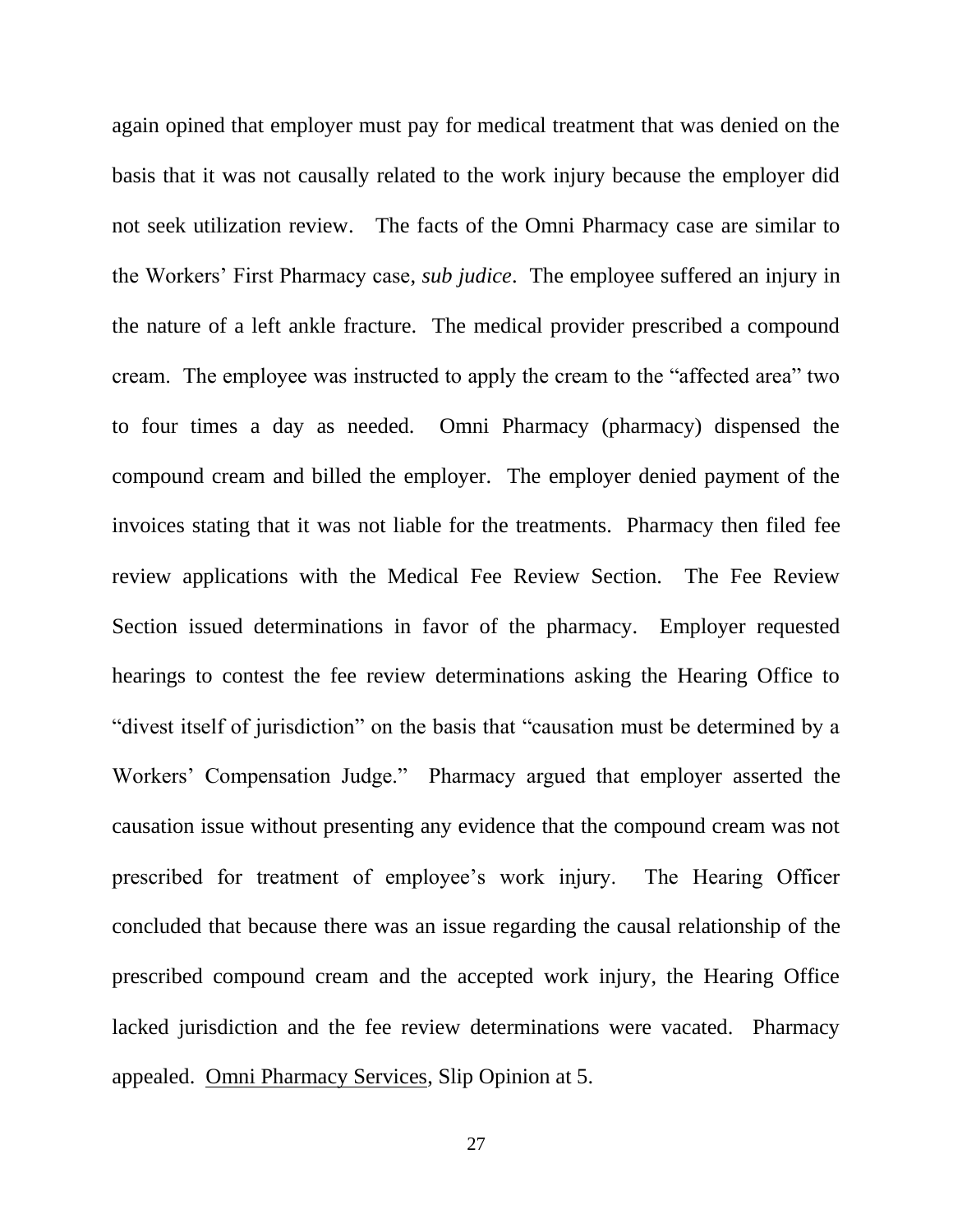Utilizing the same reasoning and rationale is it did in the Workers' First Pharmacy case, the Court again concluded that "once liability for a work injury has been established, the employer may file a modification petition to change the scope of the accepted injury or it can seek utilization review" and if the treatment is not related to the work injury, then it is "*a fortiori* not reasonable and necessary for the treatment of the accepted work injury." Omni Pharmacy Services, Slip Opinion at 7.

Amicus respectfully contends that the Court has again, misapplied the principle of "accepted injury" to extend to any and all treatment that the injured worker may undergo. Simply because the employer has accepted that a work injury occurred does NOT mean that the employer has accepted liability for whatever treatment the injured worker may receive, regardless of purpose or body part.

Thus, Amicus asks that this Honorable Court address what it perceives as a misapplication of the Medical Cost Containment Regulations as part of its review of the case before it.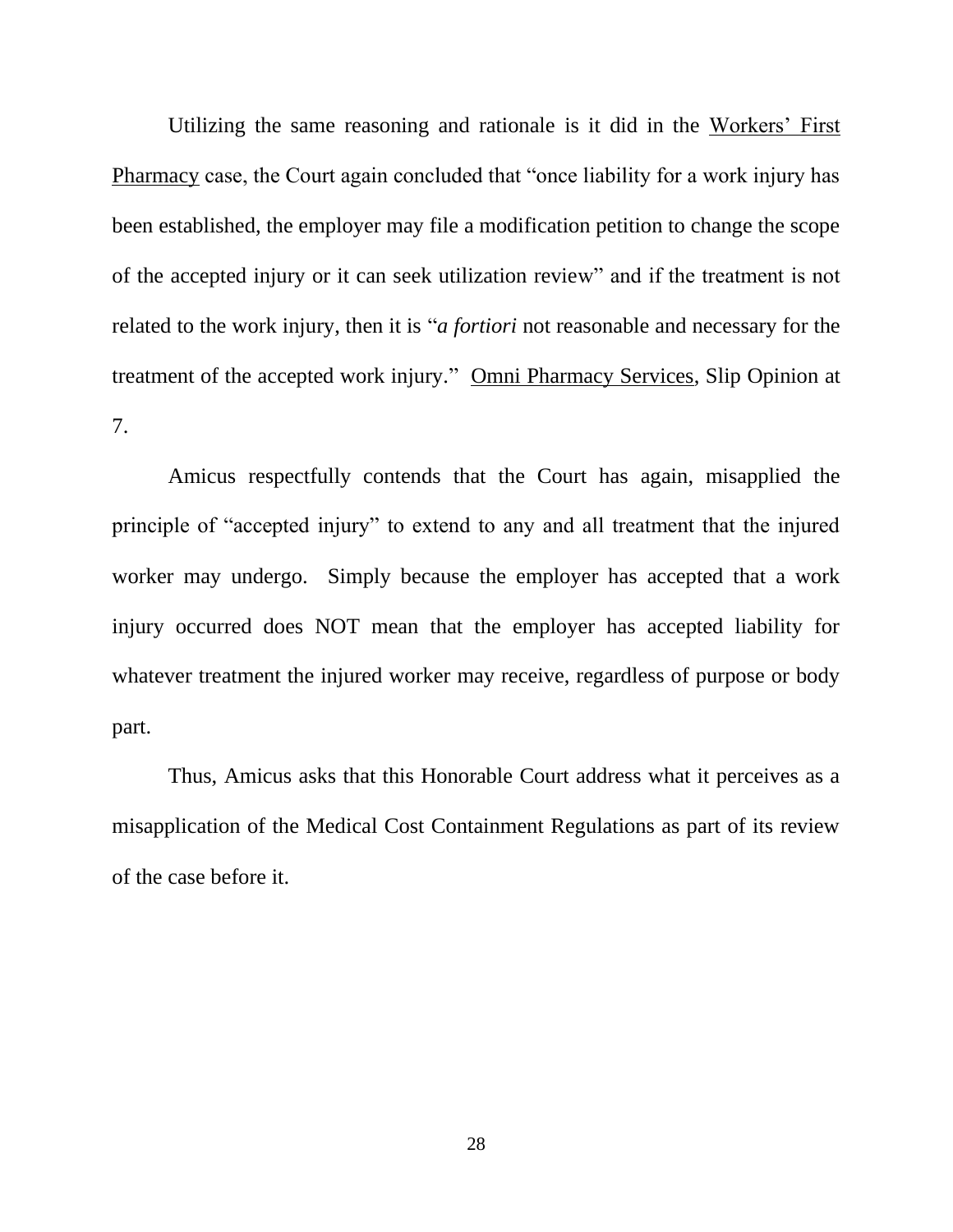**C. THE COMMONWEALTH COURT VIOLATED THE SEPARATION OF POWERS DOCTRINE BY ENGRAFTING A NEW REQUIREMENT ONTO THE PENNSYLVANIA WORKERS' COMPENSATION ACT'S PROCESS FOR CONDUCTING UTILIZATION REVIEW OF TREATMENT BY A HEALTH CARE PROVIDER BY PROSPECTIVELY DIRECTING THAT NON-TREATING ENTITIES BE GIVEN NOTICE AND AN OPPORTUNITY TO INTERVENE IN UTILIZATION REVIEWS.**

The Pennsylvania Constitution created the framework for our government vesting legislative, judicial, and executive powers in three separate branches. This tripartite structure is designed to prevent a concentration of power in any one branch and to prevent one branch from exercising the core functions of another. Markham v. Wolf, 190 A.3d 1175 (Pa. 2018). Specifically, the General Assembly creates the laws. Pa. Const. art. II, § 1. The judiciary interprets the laws. Pa. Const. art. V, § 1. And the executive branch implements the laws. Pa. Const. art. IV, § 2.

The separation of powers doctrine provides that no branch of the government (executive, legislative, or judicial) may exercise functions exclusively committed to another branch. Commonwealth v. Mockaitis, 834 A.2d 488 (Pa. 2003). In this regard, it is not the province of the judiciary to augment the legislative scheme. Burke v. Independence Blue Cross, 103 A.3d 1267 (Pa. 2014). A court may not rewrite a statutory provision or act as an editor for the General Assembly even where doing so would create an improved statute. Discovery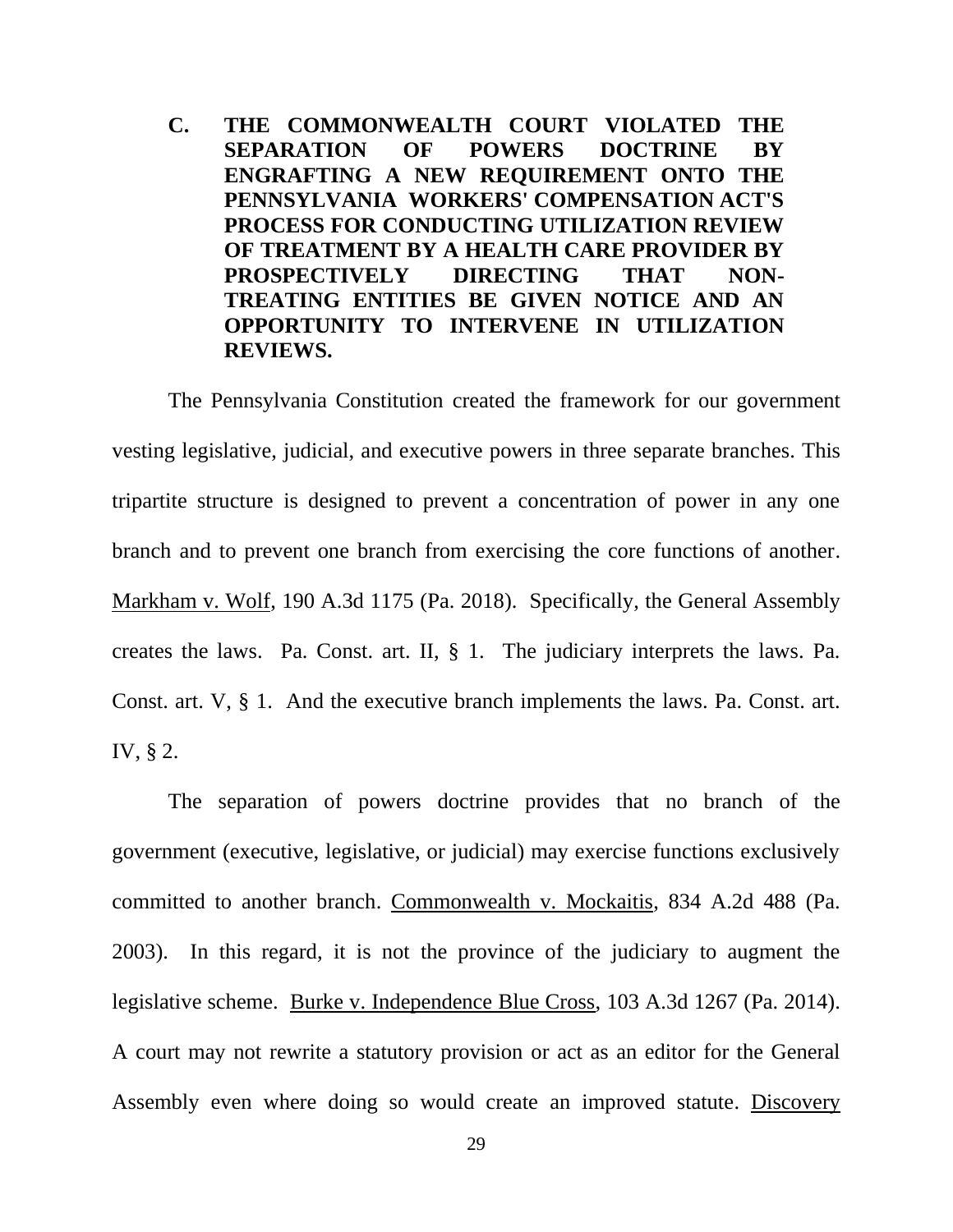Charter School v. School District of Philadelphia., 166 A.3d 304 (Pa. 2017). Moreover, the hardship or equity of a case cannot override the plain words of a statute; "the Legislature, not the Court, must correct the evil" Frost v. Metropolitan Life Ins. Co., 12 A.2d 309, 310 (Pa. 1940).

Amicus respectfully submits that the Commonwealth Court has violated the separation of powers doctrine and exceeded the scope of its powers.

As noted at the outset of this brief, pursuant to Article III, Section 18 of the Pennsylvania Constitution, the authority to enact laws related to the payment of compensation for injuries to employees lies solely with the General Assembly. Pa. Const. Art. III, § 18. And in Armour Pharm. v. Bureau of Workers' (Wegman's Food Markets, Inc.)(*Armour II*), 206 A.3d 660 (Pa. Cmwlth. 2019), the Commonwealth Court reiterated that the polestar of case law in this area is that the Act must be construed in accordance with due process of law. The roles are thus, clearly and properly defined; the General Assembly enacts the law and the judiciary interprets the law.

Yet in this case the Commonwealth Court, through its opinion, unilaterally amended the Act and expanded the statutorily defined UR procedure to accommodate concerns about the purported property rights of non-treating entities that distribute medical supplies or fulfill orders but do not render treatment to injured employees.

30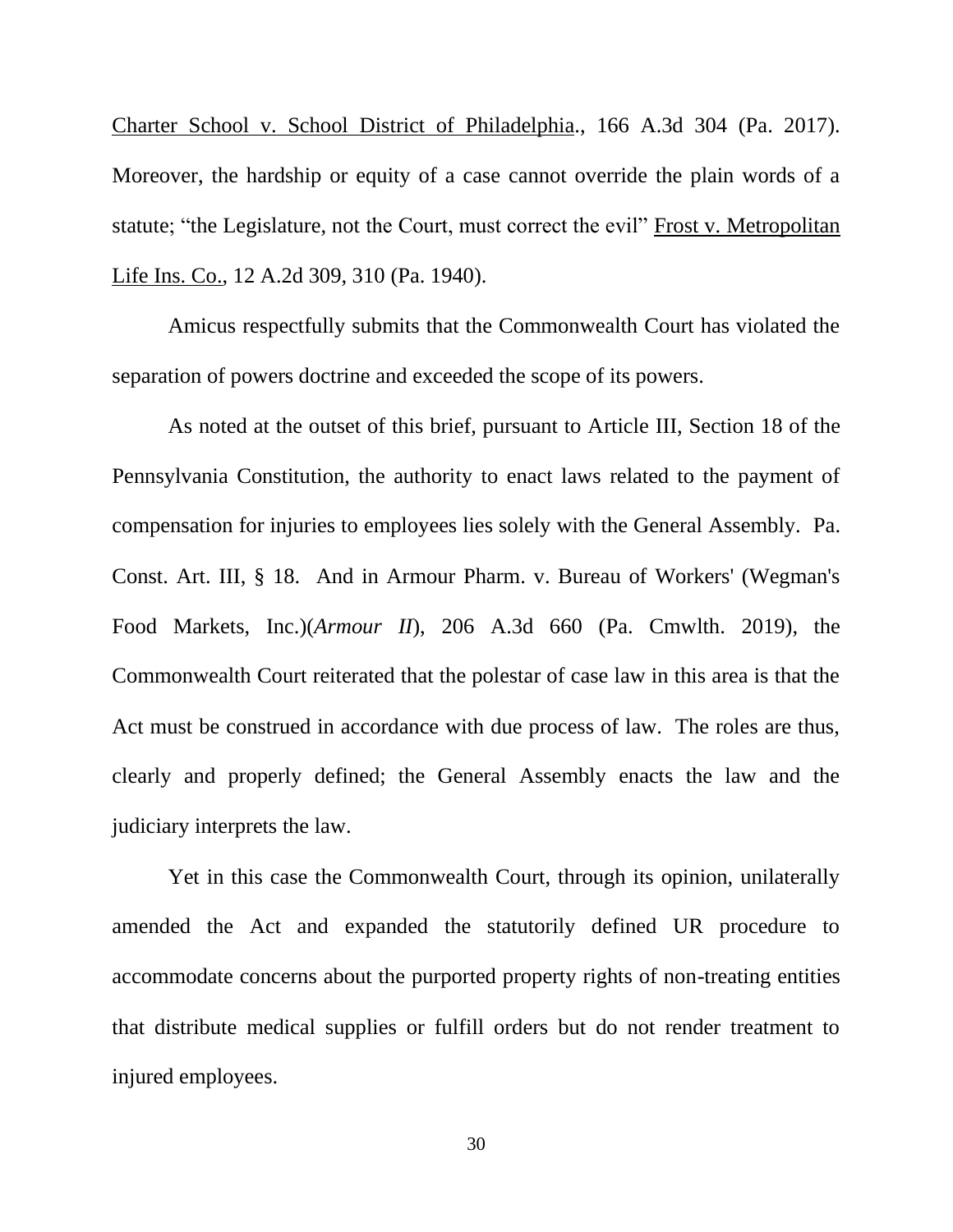That being the case, to the extent that the Commonwealth Court's opinion and order compels any action beyond affirming the opinion of the Bureau of Workers' Compensation Fee Review Hearing Office, it must be reversed by this Honorable Court.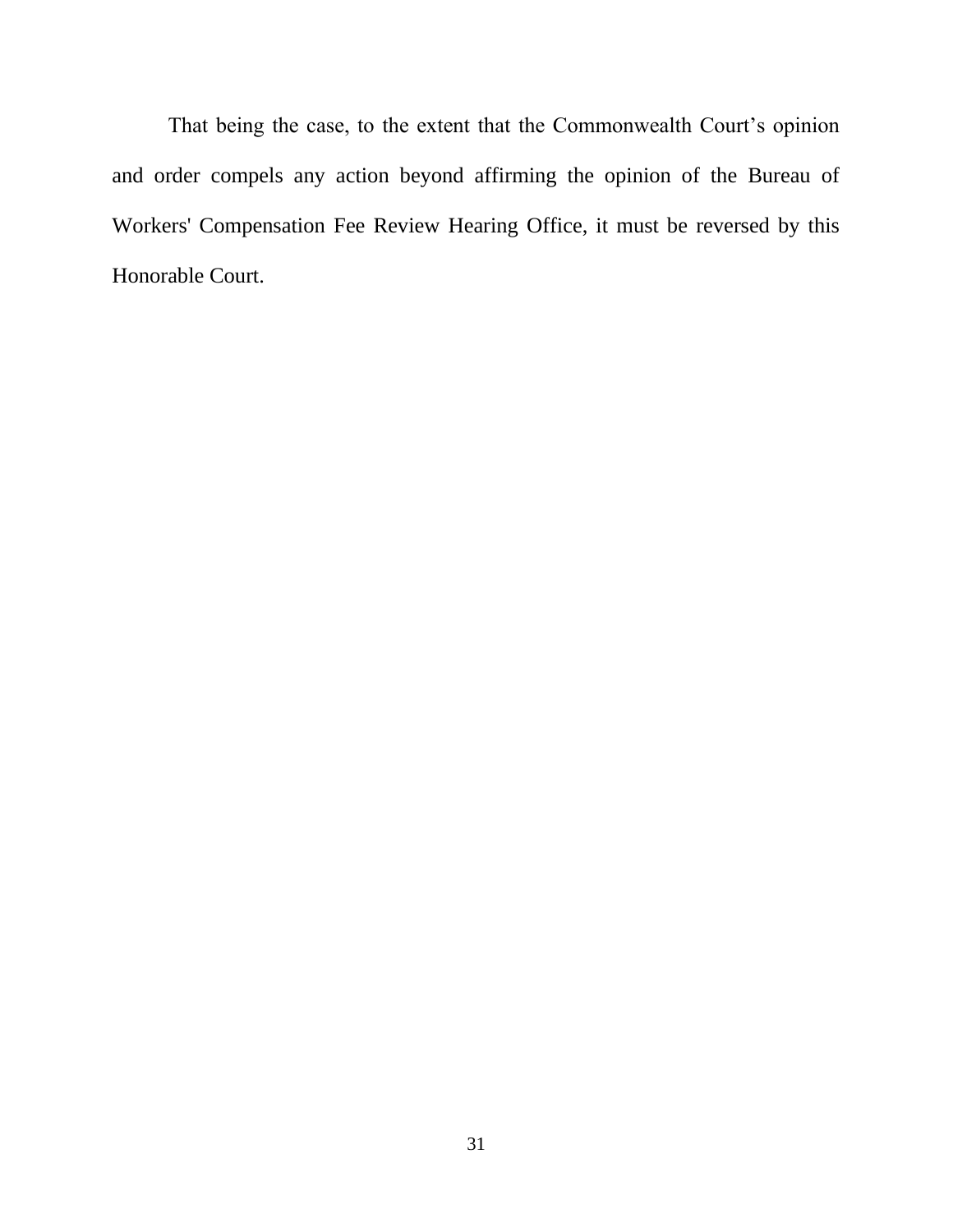### **V. RELIEF REQUESTED:**

Based upon the foregoing, Amicus respectfully requests that this Honorable Court affirm the opinion and order of the Commonwealth Court to the extent that it affirmed the Order of the Bureau of Workers' Compensation Fee Review Hearing Office, and reverse the opinion and order to the extent that the Court went further, engrafting a new requirement onto the Act's process for conducting utilization review of treatment by a health care provider by directing that non-treating entities be given notice and an opportunity to intervene.

Respectfully submitted,

# **WEBER GALLAGHER SIMPSON STAPLETON FIRES & NEWBY, LLP.**

By: */s/ Shawn C. Gooden* Shawn C. Gooden, Esquire Pa Atty ID #89121 Lori A. Tunstall, Esquire Pa. Atty. ID # 67747 *Attorneys for Amicus Curiae, Laundry Owners Mutual Insurance Company United Parcel Service Pennsylvania Chamber of Business & Industry*